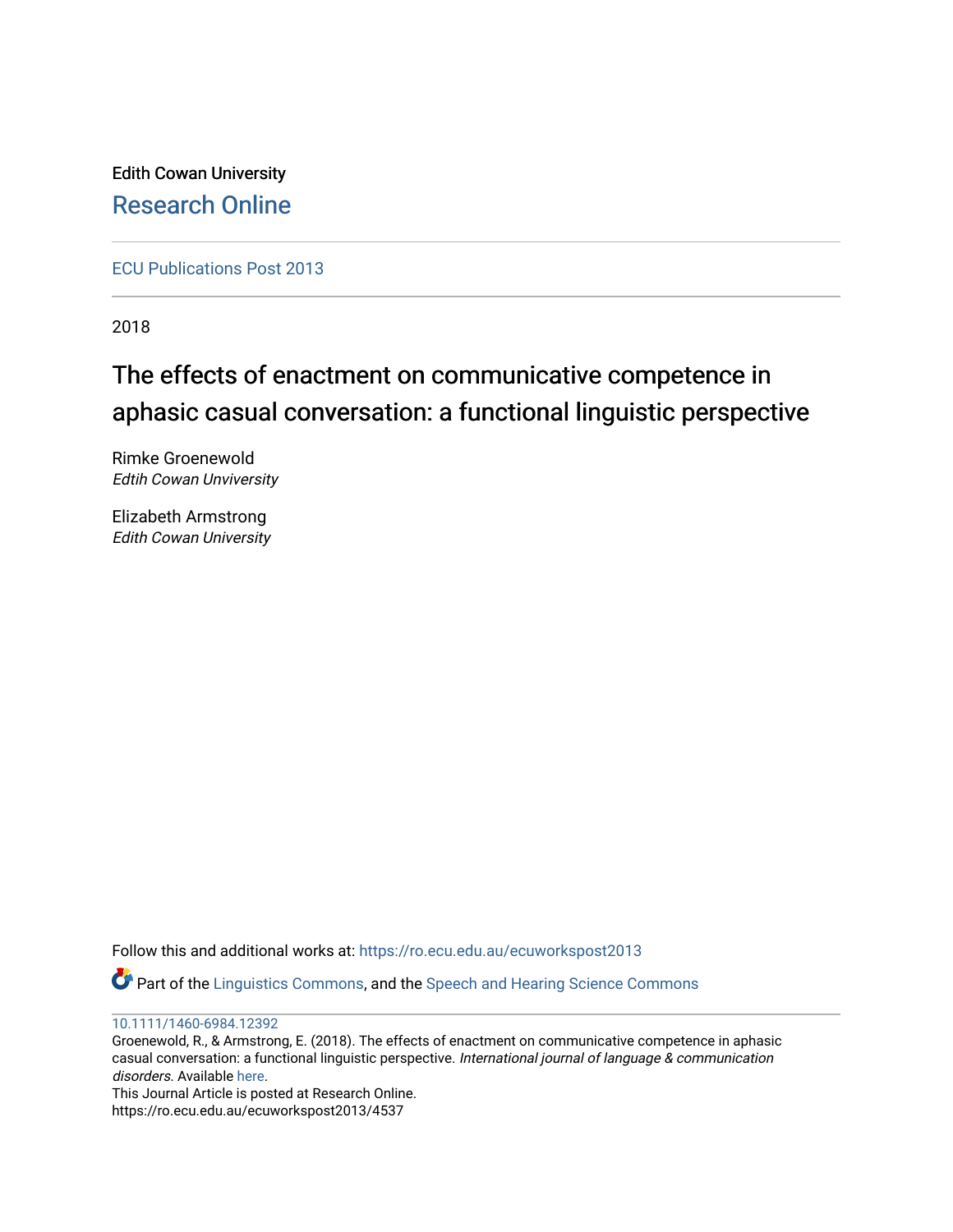INT J LANG COMMUN DISORD, JULY–AUGUST 2018, VOL. 53, NO. 4, 836–851

## **Research Report**

## The effects of enactment on communicative competence in aphasic casual conversation: a functional linguistic perspective

Rimke Groenewold*†* and Elizabeth Armstrong*‡*

*†*School of Medical and Health Sciences, Edith Cowan University, Joondalup, Perth, WA, Australia & Center for Language and Cognition Groningen, University of Groningen, The Netherlands

*‡*School of Medical and Health Sciences, Edith Cowan University, Joondalup, Perth, WA, Australia

(*Received October 2017; accepted April 2018*)

## **Abstract**

*Background:* Previous research has shown that speakers with aphasia rely on enactment more often than non-braindamaged language users. Several studies have been conducted to explain this observed increase, demonstrating that spoken language containing enactment is easier to produce and is more engaging to the conversation partner. This paper describes the effects of the occurrence of enactment in casual conversation involving individuals with aphasia on its level of conversational assertiveness.

*Aims:* To evaluate whether and to what extent the occurrence of enactment in speech of individuals with aphasia contributes to its conversational assertiveness.

*Methods & Procedures:* Conversations between a speaker with aphasia and his wife (drawn from AphasiaBank) were analysed in several steps. First, the transcripts were divided into *moves*, and all moves were coded according to the systemic functional linguistics (SFL) framework. Next, all moves were labelled in terms of their level of conversational assertiveness, as defined in the previous literature. Finally, all enactments were identified and their level of conversational assertiveness was compared with that of non-enactments.

*Outcomes & Results:* Throughout their conversations, the non-brain-damaged speaker was more assertive than the speaker with aphasia. However, the speaker with aphasia produced more enactments than the non-brain-damaged speaker. The moves of the speaker with aphasia containing enactment were more assertive than those without enactment.

*Conclusions & Implications:* The use of enactment in the conversations under study positively affected the level of conversational assertiveness of the speaker with aphasia, a competence that is important for speakers with aphasia because it contributes to their floor time, chances to be heard seriously and degree of control over the conversation topic.

*Keywords:* aphasia, discourse analysis, speech function analysis, enactment, assertiveness.

## **What this paper adds**

*What is already known on the subject*

Enactment is a device in interaction that allows speakers with aphasia to reveal their communicative competence in a number of ways: it allows them to reduce grammatical complexity, exploit non-verbal and paralinguistic skills (e.g., shifts in global pitch, volume, tempo, rhythmic patterns and voice quality effects), and get a message across in a vivid, involving way.

## *What this paper adds to existing knowledge*

We now know that the use of enactment by speakers with aphasia makes their contributions to conversations more assertive. To our knowledge this is the first research designed to measure conversational assertiveness in casual

Address correspondence to: Rimke Groenewold, School of Medical and Health Sciences, Edith Cowan University, 270 Joondalup Drive, Joondalup, Perth, WA 6027, Australia; e-mail: r.groenewold@ecu.edu.au

This is an open access article under the terms of the [Creative Commons Attribution](http://creativecommons.org/licenses/by/4.0/) License, which permits use, distribution and reproduction in any medium, provided the original work is properly cited.

*International Journal of Language & Communication Disorders*

ISSN 1368-2822 print/ISSN 1460-6984 online © 2018 The Authors International Journal of Language & Communication Disorders published by John Wiley & Sons Ltd on behalf of Royal College of Speech and Language Therapists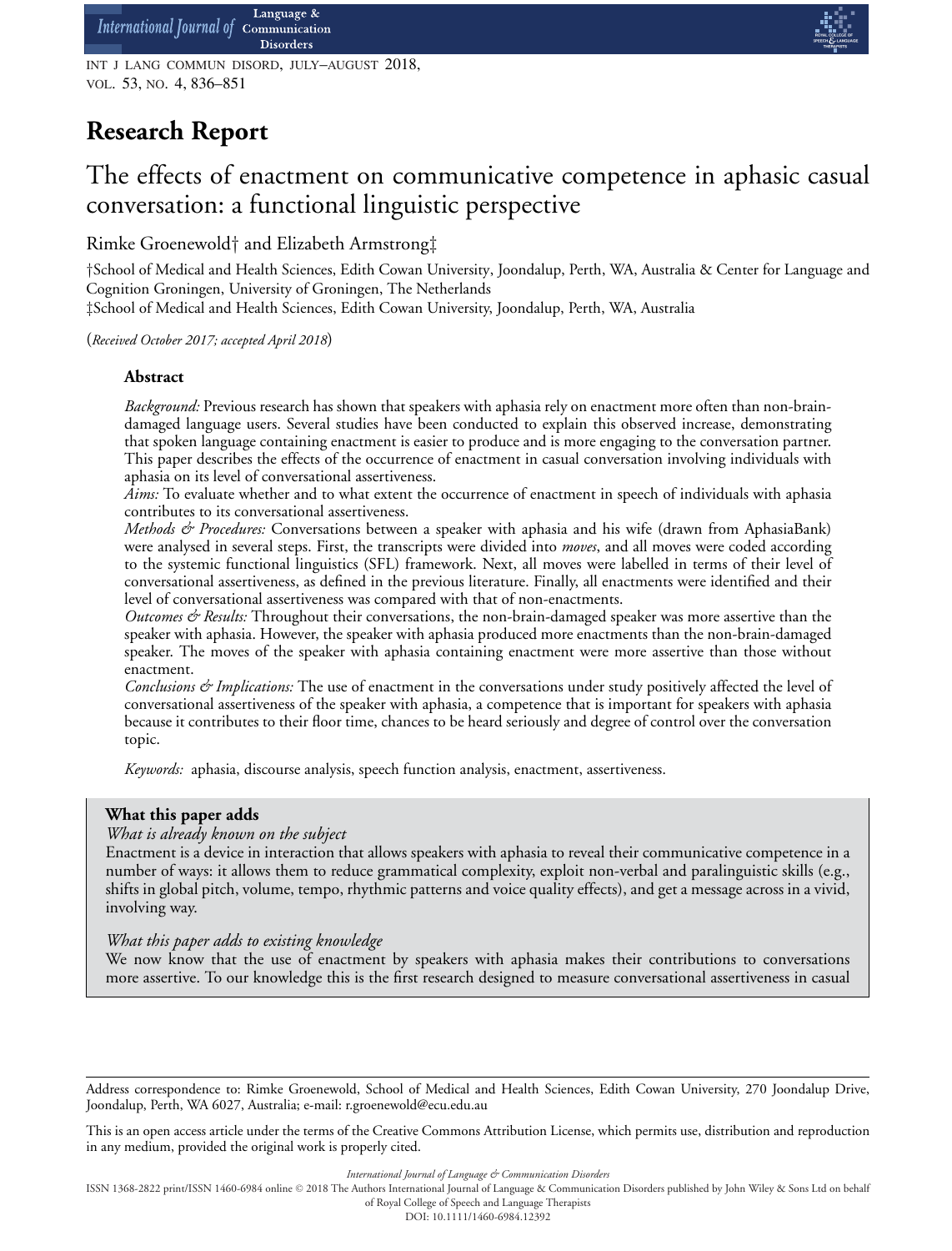interaction involving individuals with aphasia. The design is suitable for interaction analysis in both clinical and non-brain-damaged populations.

*What are the potential or actual clinical implications of this work?*

Speakers with aphasia suffer from a reduced ability and opportunity to engage fully in conversations. The positive effect of the use of enactment on conversational assertiveness found in this study is in line with outcomes of previous studies indicating that enactment is a device in interaction involving individuals with aphasia that reveals communicative competences that otherwise would remain hidden. Altogether, these findings support a functional therapy approach in which attention is paid to using strategies to compensate for language impairments, and generalization of communication skills in different communicative contexts.

## **Introduction**

Enactment is a discourse phenomenon wherein a speaker employs direct reported speech and/or other behaviour such as the use of gesture, body movement and/or prosody to depict to recipients aspect(s) of a reported scene or event (Goodwin 1990, Streeck and Knapp 1992, Wilkinson et al. 2010). In conversation, enactment can be used to refer to what someone previously did, said or wrote, but in fact it is more commonly used to communicate thoughts, behaviours or ideas that are prototypical, hypothetical or imaginary, and therefore not reported (Tannen 1986, Semino and Short 2004, Sams 2010, Groenewold et al. 2013). In typical interactions involving non-brain-damaged speakers, the occurrence of enactment is pervasive, found across languages and used in diverse contexts (Hengst et al. 2005). It is a natural vehicle for vivid and dramatic presentation (Li 1986), making speech more involving for the listener (Wierzbicka 1974, Redeker 1991, Baynham 1996, Sakita 2002, Tannen 2007) and is often used in stories, jokes and other genres.

Previous research on the occurrence of enactment in interactions involving speakers with aphasia has shown that its use is usually preserved (Ulatowska and Olness 2003, Hengst et al. 2005, Wilkinson et al. 2010, Ulatowska et al. 2011). In fact, studies investigating frequency of occurrence have shown that speakers with aphasia rely on enactment even more often than nonbrain-damaged language users (Berko Gleason et al. 1980, Groenewold et al. 2013). Possible explanations for this include (1) utterances containing enactment tend to be syntactically less complex (Wilkinson et al. 2010); (2) enactment in everyday interaction is usually heavily marked with paralinguistic resources (e.g., prosody and vocal quality) and non-linguistic behaviours (e.g., gestures and postures) (Günthner 1999, Hengst et al. 2005), allowing the speaker with aphasia to add information to talk that would otherwise be too complex to put into words; and (3) the occurrence of enactment may be beneficial for speakers with aphasia because it likely facilitates listeners' language comprehension (Hengst et al. 2005, Groenewold et al. 2014). In other words, enactment could be said to be a device in interaction that allows speakers with aphasia to reveal their communicative competence (Berko Gleason et al. 1980, Hengst et al. 2005, Wilkinson et al. 2010, Ulatowska et al. 2011, Groenewold et al. 2013).

The current study focuses on the effects of enactment on an unexplored but prominent aspect of communicative competence in everyday interaction involving people with aphasia, namely that of *conversational assertiveness.* Conversational assertiveness refers to 'the capacity to make requests; to actively disagree; to express positive or negative personal rights and feelings; to initiate, maintain, or disengage from conversations; and to stand up for oneself without attacking another' (Richmond and McCroskey 1985: 92). It becomes manifest in, for example, the capacity to obtain and retain the conversational floor, express knowledge or opinions, or disagree with another speaker (Merrill et al. 2015). These skills are inherently vulnerable in people with aphasia, threatening their opportunities to be active, competent conversation partners and, more generally, their social participation, dramatically disrupting everyday life (Code and Herrmann 2003). Capacities related to conversational assertiveness are therefore essential in people with aphasia's frequently reported desires to recover communicative confidence and be treated as competent conversation partners (e.g., Worrall et al. 2011).

This study investigates to what extent the occurrence of enactment affects the level of conversational assertiveness in everyday interaction involving people with aphasia. In order to assess the level of conversational assertiveness, the framework of systemic functional linguistics (SFL) (Halliday and Matthiesen 2004) will be applied. Whereas aphasia assessment and intervention commonly focus on the identification and treatment of impairments (e.g., deficits in syntax, semantics or phonology), the SFL framework allows for a focus to be made on strengths. This approach reveals insights into how a speaker can convey meanings and the kinds of meanings s/he conveys (Armstrong 2005). In working within an SFL framework, Halliday and Matthiesen (2004) offer a system network to assess the process of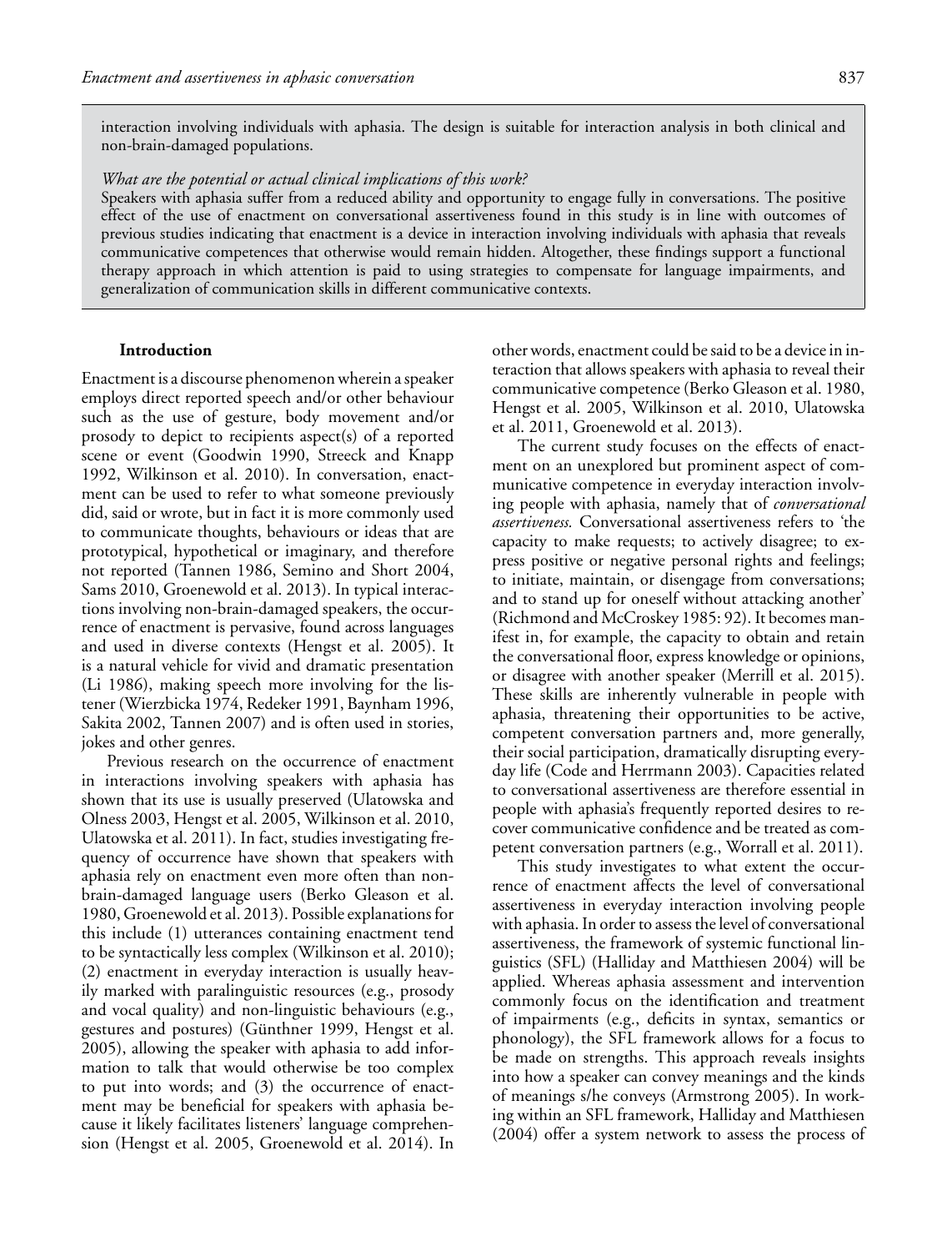positioning co-interactants into predicted speech roles, reflecting how they adjust their alignments and intimacy with each other. Furthermore, the network allows for an examination of the choices a speaker has in his/her repertoire in terms of initiating or responding, and supporting or confronting the other speaker, as both participants engage each other and maintain the flow of conversation (Armstrong and Mortensen 2006).

Another advantage of the SFL approach is that it addresses the increasingly acknowledged need to look for ways to tap into *real*everyday social interaction in people with aphasia (e.g., Armstrong 2017). To assess discourse skills in people with aphasia, language is typically collected using decontextualized tasks such as picture descriptions, semi-structured interviews or story retellings (e.g., Dietz and Boyle 2017). While such methods allow for a certain degree of control for form and content of elicited language, the resulting findings may not be indicative of performance in social conversation (Kagan and Gaily 1993, Ross 1999). SFL enables examination of patterns and performance in *authentic* interactions in a systematic way, paying attention to both the speaker with aphasia and the contextual opportunities and constraints that arise during the conversation, and the speaking partner's role in facilitating or impeding the speaker with aphasia's performance (Armstrong and Mortensen 2006, Armstrong et al. 2013). Previous studies applying SFL to interactions involving people with aphasia have proven the suitability of application of the framework to this clinical population (e.g., Armstrong 1992, Ferguson 1992, Ferguson and Elliot 2001, Armstrong 2005, Armstrong and Mortensen 2006, Armstrong et al. 2013, Hersh et al. 2016).

Finally, SFL not only takes into account the kind of social activity that people are engaging in and the interactional process of social communication, but also it allows for a *direct* analysis of conversational assertiveness. Whereas Richmond and McCroskey (1985) relied on self-assessments to examine assertiveness, the SFL framework allows for examination of conversational data, assessing *actual*rather than *perceived* conversational assertiveness. For the analysis of the current study we will use the framework as discussed by Eggins and Slade (2004). These authors contrast assertive conversational behaviour, where interpersonal relationships are negotiated because positions must be justified or modified, with non-assertive or deferential behaviour, where an alignment between initiator and 'supporter' is created, suggesting a relationship of dependence and subordination (Eggins and Slade 2004). The SFL framework as discussed by these authors can be used to qualify conversational behaviour in terms of level of assertiveness, and reveal the power relationships between interactants throughout conversations. The level of conversational assertiveness is thus a feature of the semantic quality of individual contributions to conversations, and a dynamic process which evolves during interaction. The identification and coding process will be further discussed in the Methods section, and illustrated in the Results section.

Bearing in mind, then, the potential relevance of enactment as a resource to speakers with aphasia, the current study aims to answer the following research question:

- How and to what extent does enactment contribute to conversational assertiveness in everyday interactions involving people with aphasia?

In order to do so, the following sub-questions will be addressed:

- How assertive are the contributions of individuals with aphasia as compared with those of non-braindamaged individuals in casual conversation?
- How often do individuals with aphasia as compared with non-brain-damaged individuals rely on enactment in casual conversation?
- How do enactments affect the level of conversational assertiveness in casual interactions involving speakers with aphasia?

## **Materials and methods**

#### *Participants and data*

For this explorative case study, we drew on audiovisual data from AphasiaBank, a multimedia database of discourse samples that have been gathered from individuals with aphasia and typical controls (MacWhinney et al. 2011). To examine enactments that speakers with aphasia spontaneously produce in casual interaction, we extracted the largest available data set from the English 'CA' (Conversation Analysis) folder on AphasiaBank. This data set was collected, orthographically transcribed and segmented in terms of 'turns at talk' (Schegloff 1996) for each participant by Oelschlaeger and Damico (1998). The data consisted of video-recorded conversations between P, a 50-year-old man with a 6-year history of aphasia, and his wife, M, who had no discernible impairments. P's aphasia quotient (AQ), derived from the administration of the Western Aphasia Battery (WAB), was 46.6 with a WAB classification of conduction aphasia (Oelschlaeger and Damico 1998). The couple made the video recordings in conversational activities and locations of their choosing, representative for types of activities that would occur if the video equipment were absent or if requests for data had not been made. The video camera was placed in the participant couple's home over a 6-week period, and the couple were asked to turn it on to record their conversations. No schedules or topics were predetermined, and video recording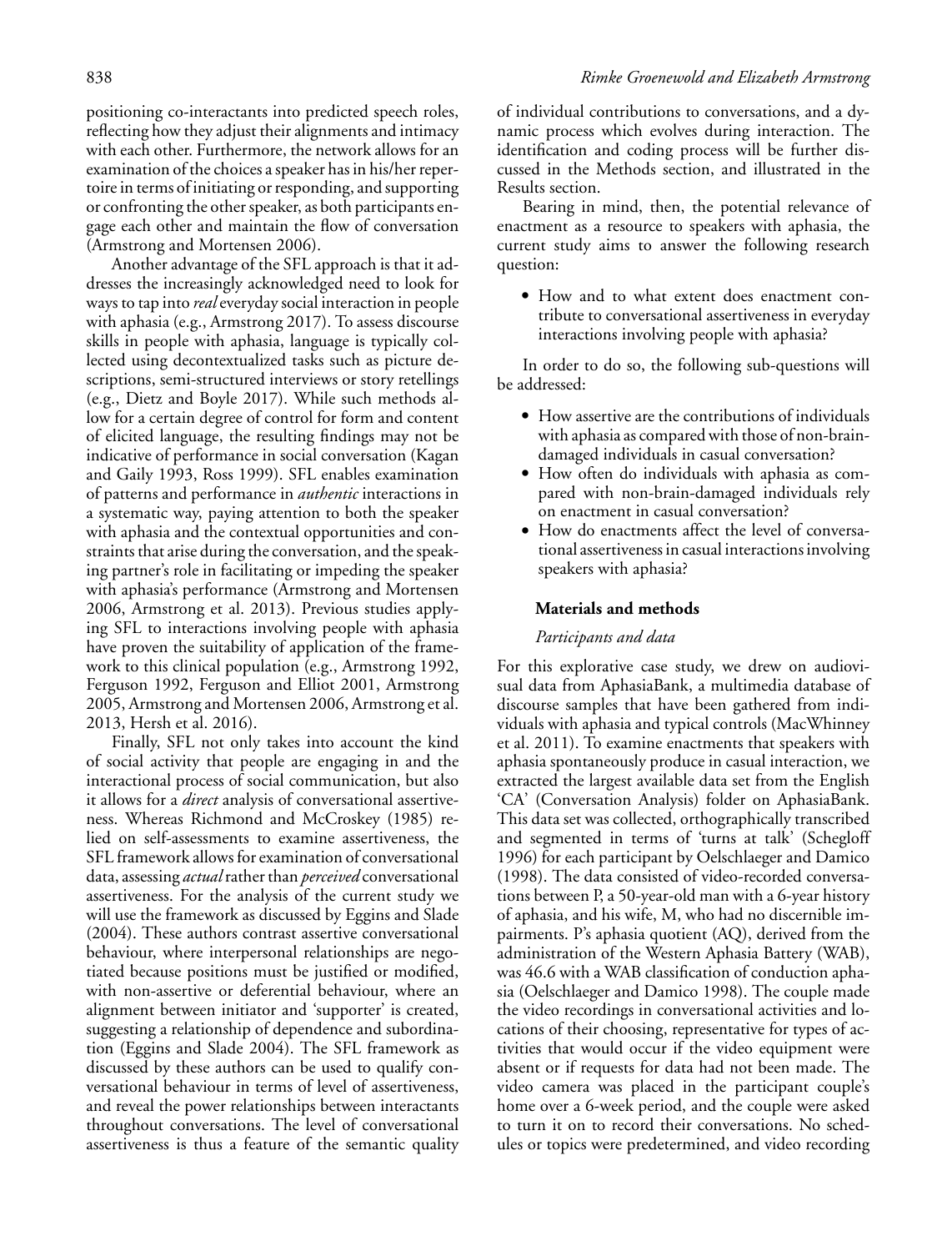**Extract 1. (Oelschlaeger and Damico 1998: Scab 8)**

| Turn | ID | Transcription                                                                               | Coding                          |
|------|----|---------------------------------------------------------------------------------------------|---------------------------------|
| 484  | P: | see, well, Danny was - was good but then he got this<br>&uh meeting and meeting and meeting | Open                            |
| 486  | M: | hmm                                                                                         | Sustain:React:Respond:Support   |
| 487  | P: | and it's almost like                                                                        | Sustain:Continue:Append         |
| 488  | P: | anything else you want put it in and I'll get to it                                         | [Open]                          |
|      |    | as soon as I can                                                                            |                                 |
| 489  | M: | overworked?                                                                                 | Sustain: React: Rejoin: Support |
| 490  | M: | overmeetinged?                                                                              | Sustain: React: Rejoin: Support |
| 491  | P: | meetinged yes                                                                               | Sustain: React: Rejoin: Support |
| 492  | M: | and he can't do his real work for all the meetings                                          | Sustain: React: Rejoin: Support |
| 493  | P: | right                                                                                       | Sustain:React:Respond:Support   |
| 494  | P: | so that's why I says                                                                        | Sustain:Continue:Prolong        |
| 495  | P: | why don't you check on - why don't you hire somebody                                        | [Open]                          |
|      |    | to check                                                                                    |                                 |
| 497  | M: | hmm                                                                                         | Sustain:React:Respond:Support   |
| 498  | P: | and that was $a - th$ en we'd go - then we'd go                                             | Sustain:Continue:Append         |
| 499  | P: | anything you want                                                                           | [Open]                          |
| 500  | M: | right                                                                                       | Sustain:React:Respond:Support   |
| 501  | P: | but he says                                                                                 | Sustain:Continue:Append         |
| 502  | P: | no we'll do it our way                                                                      | [Sustain:React:Rejoin:Confront] |
| 503  | M: | hmm.                                                                                        | Sustain:React:Respond:Support   |
| 504  | P: | $SO.$                                                                                       | Sustain: Continue: Append       |

occurred at the couple's discretion (Oelschlaeger and Damico 1998). The original data collection resulted in five two-party conversations, and three multiparty conversations, where one or two researchers were present. Since the purpose of this study was to examine enactment as it occurs in everyday casual interaction involving individuals with aphasia, we excluded the three multiparty conversations for analysis. The remaining five conversations between P and M took place at their outdoor patio, and lasted between 22 and 53 min, with an overall duration of 174 min.

## *Procedures*

## *Move identification and coding*

As a first step, the turns in the transcripts were transformed into *moves* according to the descriptions and criteria suggested by Eggins and Slade (2004). Although turns are important units in casual conversation, they cannot be used to analyse speech functions, as one turn can realize several functions. Moves are discourse units based on semantic distinctions, i.e., they fulfil a particular function such as agreeing, disagreeing, acknowledging, elaborating. They are typically realized by a clause, but can also be realized by a clause complex in which there is some grammatical dependency between the clauses involved (Halliday and Matthiesen 2004). For example, 'I think it's great' or 'The man was running because he was late'. The end of a move indicates a point of possible turn-transfer. After a move, a speaker change could occur without turn transfer being seen as an interruption (Eggins and Slade 2004). However, one speaker's 'turn' can also consist of several moves. For example, a speaker might make an opening statement, then elaborate further on this statement.

The coding of these moves within the SFL framework reveals patterns of initiating or responding, and supporting or confronting the other speaker, in order to show how interactants explore, adjust, and negotiate alignments and differences. The speech coding framework is comprehensive, in that all moves should be assignable to one of the codes (Eggins and Slade 2004). Once all transcripts were divided into moves, the first author assigned a speech function label to each move (e.g., extract 1). For the coding procedure, the original framework as presented by Eggins and Slade (2004) was used, rather than the simplified version presented in Figure 1. This means that at the first level of delicacy there were two coding options, at the second level there were four options, at the third level there were nine options, at the fourth level there were seven options, and at the fifth level there were 10 options to select from. To check for reliability and accuracy, 10% (*n* = 280) of the moves were re-coded by the second author. Focusing on the coding of the labels that were of relevance for the distinction between the three assertiveness categories (Figure 1), and to check for interrater reliability, percentage agreement for these labels was calculated. Agreement occurred in  $781/958 = 84.3\%$ . This involved levels of delicacy varying from 1 ( $n = 24$ ) to 5 ( $n = 15$ ). Points of disagreement were discussed so that a consensus on the choice of code would be reached.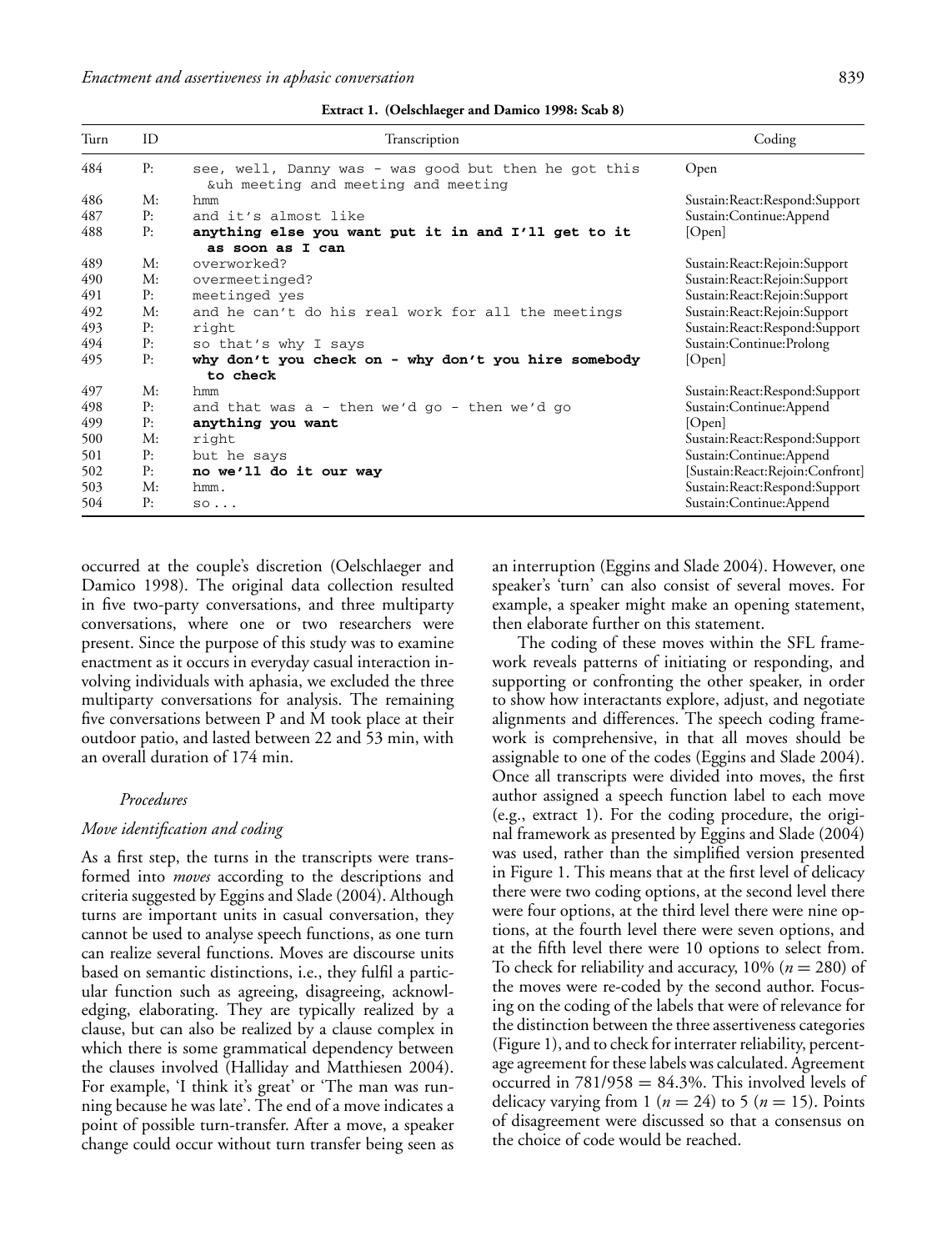The data will be presented synoptically through a quantification of the move coding across the interactions for both participants (e.g., Hersh et al. 2016). Furthermore, some extracts will be presented dynamically, illustrating the move coding process, and tracing the move choices as the talk unfolds (Eggins and Slade 2004, see also Ferguson 1992, Ferguson and Elliot 2001, Armstrong and Mortensen 2006, Armstrong et al. 2013, Hersh et al. 2016, Müller and Mok 2012). For the sake of conciseness and easier understanding, we removed all special characters from the original transcript that are not relevant for the current analysis.

The first distinction drawn is between *opening* and *sustaining* moves. Opening moves function to initiate talk around a proposition. This could be through seeking attention, demanding goods or services, asking a question, demanding information, giving information, or providing an evaluation (Eggins and Slade 2004) (e.g., extract 1, line 484).

In *sustaining* moves, the propositions set up in the initiation are being continually negotiated (e.g., extract 1, lines 486, 487). In the case of enactment moves (e.g., extract 1, lines 488, 495, 499, 502), the coding is applied to the enacted communicative acts rather than the current interactional acts.

When the same speaker makes a move, this is classified as a *continuing* move (e.g., extract 1, line 487), which can be further subcategorized into a *monitoring*, a *prolonging* and an *appending* move. *Monitoring* moves imply a readiness to hand over the turn, and seek support for one's own position. *Prolonging* moves enable speakers to flesh out their contributions, getting more than a single move in as speaker. For example, the proposition initiated by P's move in line 484 could have been completed by his agreeing reply in line 493. However, P chooses to use a *prolonging continuing* move (line 494): he prolongs the exchange by adding information to the ongoing negotiation set up in the opening move. *Appending* moves occur when a speaker makes one move, loses the turn, but then as soon as they regain the turn produce a move that is a logical expansion of their immediately prior move (e.g., extract 1, line 487).

When a different speaker makes a move, this is classified as a *reacting* move (e.g., extract 1, line 486). These moves can be further distinguished into *responding* (e.g., extract 1, line 500) and *rejoining* (e.g., extract 1, line 489) moves. *Responding moves* contribute to the completion of the negotiation currently underway, whereas *rejoining* moves delay the completion of the negotiation. Both *responding* and *rejoining* moves can be *supporting* or *confronting. Confronting responding* moves can be further distinguished into *replying* and *disengaging* moves. The further distinctions for *supporting responses*, *supporting rejoinders*, and *confronting rejoinders* will not be reported in the study for reasons of economy of space: the reported level of delicacy depends on whether or not a further distinction between moves is relevant in terms of a better understanding of their level of conversational assertiveness.

## *Conversational assertiveness level identification*

In the next step of the analysis, we labelled all moves in terms of their level of conversational assertiveness. For this analysis, we relied primarily on the move characteristics as discussed by Eggins and Slade (2004) but also incorporated the definition as provided by Richmond and McCroskey (1985). Below the categorization of all move types in terms of level of conversational assertiveness is discussed. To demonstrate further what different levels of conversational assertiveness look like, in the Results section extracts of the conversations under study will be presented and discussed.

## *Assertive moves*

*Opening* moves function to initiate talk around a proposition, and involve a speaker in proposing terms for the interaction. Since they indicate a claim to a degree of control over the interaction, they are considered assertive moves (Eggins and Slade 2004). This characterization is in line with Richmond and McCroskey's (1985) definition which states that the capacities 'to make requests' (92), 'to express positive or negative personal rights and feelings' (92) and 'to initiate conversations' (92) are examples of assertive behaviour in conversation.

Two other types of moves that represent assertive behaviour, are *prolonging* and *appending continuing* moves. Continuing moves enable speakers to flesh out their contribution and keep the turn (Eggins and Slade 2004). This characterization resembles the 'capacity to maintain conversations' (92), a skill that Richmond and Mc-Croskey (1985) argue to reflect assertiveness as well.

A fourth move type that was considered assertive, is the *sustain:react:respond:confront:disengage.* The capacity to disengage from a conversation was not discussed by Eggins and Slade (2004) in terms of its assertiveness, but listed as one of the key skills to demonstrate assertiveness in interaction by Richmond and McCroskey (1985).

Finally, according to Eggins and Slade (2004), the most assertive type of move is the *sustain:react: rejoin:confront*. Such a move confronts prior talk by attacking it, by actively rejecting negotiation or by querying the veracity of what has been said. Such moves directly confront the positioning implied in the addressee's move, and hence lead to further talk in which positions have to be justified or modified. This behaviour expresses independence on the part of the speaker, and is therefore highly assertive (Eggins and Slade 2004).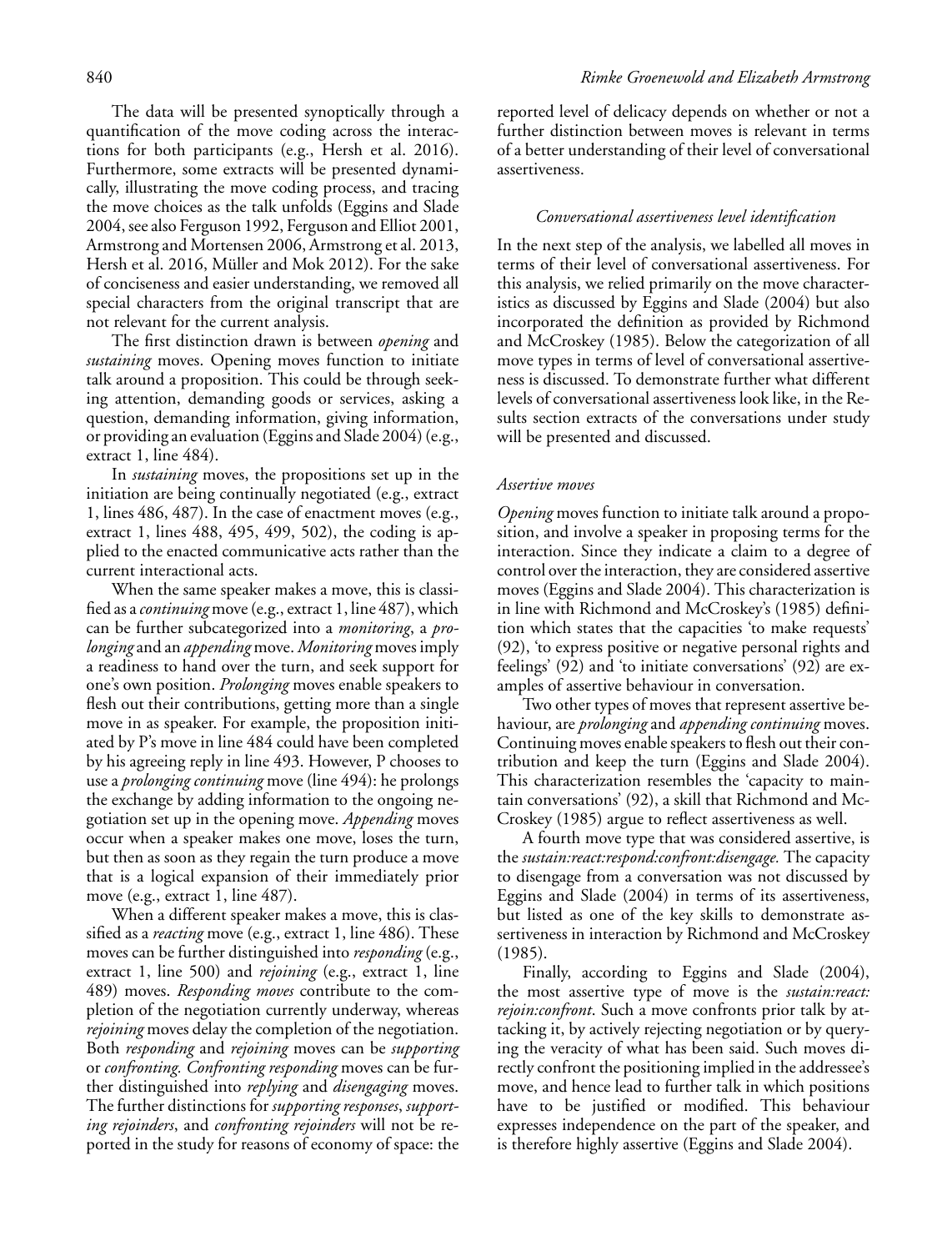

Figure 1. Speech Function Network: Adapted from Eggins & Slade (2004). Assertive moves are presented in rectangles, neutral moves in rounded rectangles, and deferential moves in ovals.

#### *Deferential moves*

A type of move that is explicitly referred to as nonassertive by Eggins and Slade (2004) are those labelled *sustain:react:respond:support*. *Supporting replies* expand on previous moves produced by the other conversation partner, agree to the negation going ahead, or indicate a willingness to accept the propositions or proposals of other speakers. They are very co-operative and minimally negotiatory in nature. Since these moves create an alignment between initiator and supporter but suggest that the relationship is one of dependence and subordination, they are even considered deferential (Eggins and Slade 2004).

## *Neutral moves*

The moves of the SFL network that are not considered assertive nor deferential by Eggins and Slade (2004) and Richmond and McCroskey (1985) were considered neutral in terms of their conversational assertiveness. This was the case for *monitoring* moves, which involve moves where speakers focus on the state of the interactive situation, seek support for their own position, or imply a readiness to hand over the turn (Eggins and Slade 2004). The second move type that was considered neutral are those labelled *sustain:react:respond:confront:reply.* These moves encode relatively weak forms of noncompliance, close off the exchange and avoid overt negotiation of differences (Eggins and Slade 2004). The final move type that was considered neutral in terms of conversational assertiveness, were those labelled *sustain:react:rejoin:support*. Contrary to their challenging *confronting rejoining* counterparts, these moves do not indicate disagreement. They mainly check, confirm, clarify or probe the content of prior moves, and hence delay anticipated exchange completion (Eggins and Slade 2004).

In Figure 1, in a simplified version of the SFL network an overview is presented of the categorization of moves that are considered relevant in terms of their level of conversational assertiveness. As is clear, the depth of the move analysis varied, with continuing moves requiring a less delicate analysis (i.e., three levels) than reacting moves (i.e., four or five levels).

### *Enactment identification*

Next, we identified all moves in the five conversations that represent enactment. To identify such moves, attention was paid to 'formal' criteria such as the occurrence of person references and reporting verbs, but also to prosodic and non-verbal markers, such as the occurrence of pauses in speech, and shifts in posture, gaze, movement, facial expression, voice quality and pitch height (Lind 2002, Groenewold et al. 2014). To establish interrater reliability, the identification process was carried out by two researchers individually. All identified enactments were compared and discussed. Complex cases were few  $(n = 3)$  and discussed until agreement was reached. In case of doubt, instances were not labelled enactments. Since enactments reflect aspects of scenes or events that are removed from the current interaction in time or space, their status deviates from the surrounding, typical moves. As enactments insert aspects from past, hypothetical, prototypical, future, or imaginary interactions or events into a current interaction, they can be considered 'embedded' moves. To indicate this embeddedness we use brackets (e.g., [enactment]). Related to this embeddedness is their deviating status: Enactments are inherently more independent of surrounding moves since they form part of a (hypothetical) report of a scene or interaction that does not currently take place. As a consequence, they are not elliptically dependent on prior moves, unless they form part of a sequence. The process of identification and analysis of enactment will be illustrated discussing extract 2, and further demonstrated in the Results section.

The stretch of talk presented in extract 2 is preceded by comments by P about how people generally find it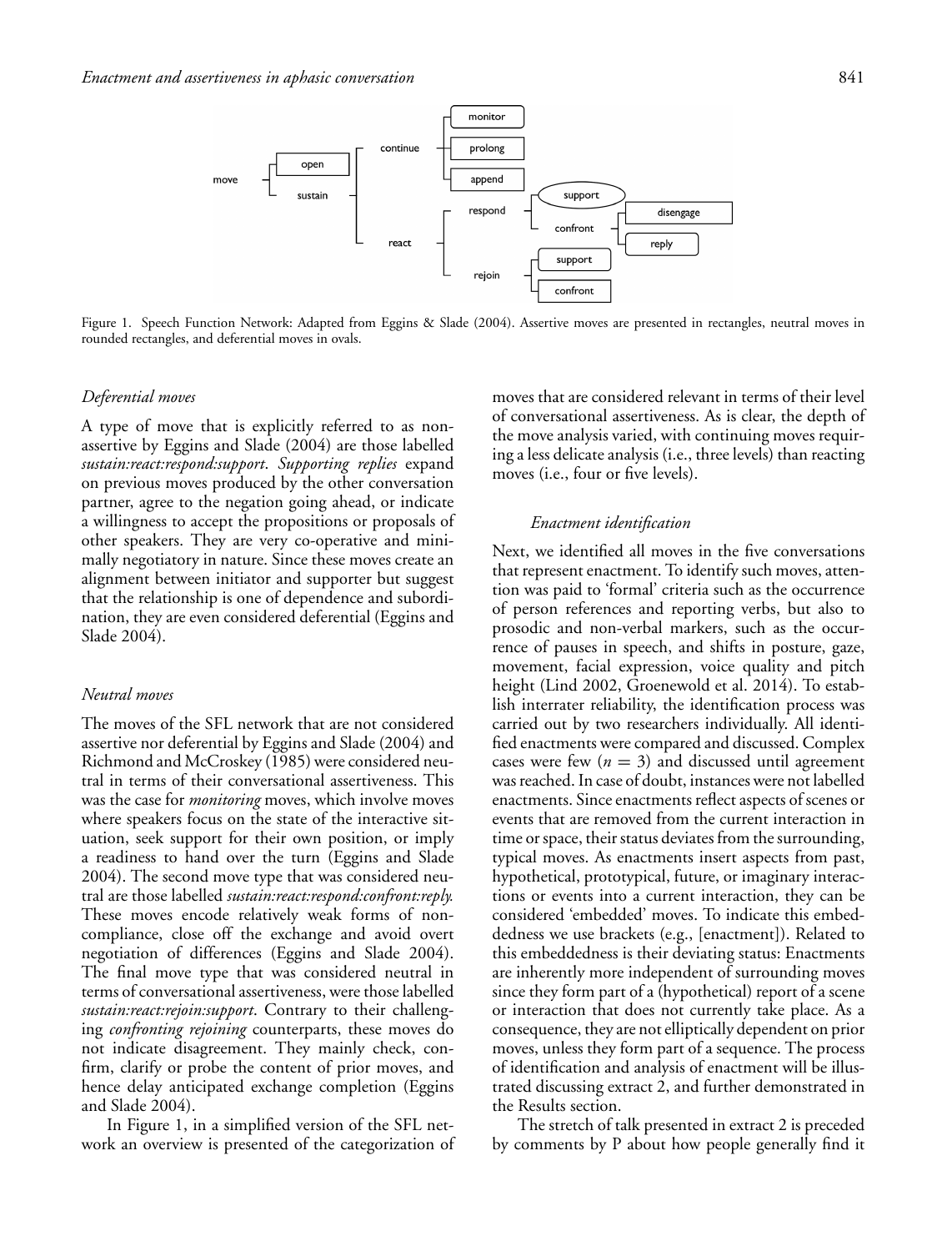**Extract 2. (Oelschlaeger and Damico 1998: Scab 2)**

| Turn | ID | Transcription                         | Coding                                 |
|------|----|---------------------------------------|----------------------------------------|
| 541  | P: | he is the (gestures:up) way up top    | Sustain:React:Respond:Support          |
| 542  | M: | hmm, right place, right time?         | Sustain: React: Rejoin: Support        |
| 543  | P: | right                                 | Sustain:React:Respond:Support          |
| 544  | P: | yeah                                  | Sustain: Continue: Prolong             |
| 545  | P: | that - uh occasionally you'll get say | Sustain:Continue:Prolong               |
| 546  | P: | how are you?                          | [Open]                                 |
| 547  | P: | you know?                             | Sustain:Continue:Monitor               |
| 548  | M: | mhm                                   | Sustain:React:Respond:Support          |
| 549  | P: | oh fine                               | [Sustain:React:Respond:Support]        |
| 550  | P: | um d- drafting?                       | [Open]                                 |
| 551  | P: | xxx?                                  | x                                      |
| 552  | P: | no, no                                | [Sustain:React:Respond:Confront:Reply] |
| 553  | P: | there's only two so what the hell?    | [Sustain:React:Rejoin:Confront]        |
| 554  | M: | yeah                                  | Sustain:React:Respond:Support          |
| 555  | P: | you want me or - or the other one?    | [Sustain:React:Rejoin:Confront]        |
| 556  | M: | what's his name, Steve Caid?          | Sustain:React:Rejoin:Support           |

difficult to deal with P's condition, followed by a question raised by M, asking how Johnson (P's manager) is doing. In line 541, P gives an initial answer, which gets clarified by M (line 542). P then agrees with M and elaborates further in lines 543–545. In line 546, P ascribes a prototypical, recurrent (indicated by the adverb 'occasionally', line 545) quote to his manager. Introducing the enactment using the generic 'you' in line 545 (as opposed to 'I'), P stresses the generic nature of the enactment, and the fact that he does not report an actual interaction. The question–answer sequence reflects the power difference P experiences: the manager is senior and therefore the person asking questions. After monitoring (line 547) that M has understood and M's supportive encouragement for P to take another turn (line 548), he produces another enactment (line 549), this time representing speech in the hypothetical situation. Note that P does not explicitly indicate the speaker shift using a pronoun or reporting verb, but uses a discourse marker ('oh') instead to indicate this move represents an answer to the prototypical question posed by the hypothetical conversation partner. In line 550, P proceeds 'reporting' the hypothetical dialogue, shifting back to the manager, who asks P a closed, factual question. The question underlines the difference in hierarchy: the manager asks whether P is drafting. P used to be an engineer, but as a consequence of his stroke he is carrying out drafts work now. After producing an unintelligible move in 551, in line 552 P reports a hypothetical (disagreeing) answer to the manager's question. Next, in line 553, he expresses a hypothetical confrontation with his manager, offering a counter-interpretation of the situation raised by the manager in the imaginary conversation (i.e., P being a draftsman rather than an engineer), followed by a hypothetical clarification in line 555.

## *Exploration of relationship between enactment and conversational assertiveness*

Finally, we examined the co-occurrence of enactment and conversational assertiveness. To assess whether there is a relationship between the occurrence of enactment and the level of conversational assertiveness, we compared the distribution over the three levels of conversational assertiveness (assertive, neutral, and deferential) between enactments and non-enactments for both speakers, using a two-tailed Fisher's exact test. Furthermore, to examine the differential levels of conversational assertiveness between enactments and non-enactments in a more qualitative way, the distribution of enactments and non-enactments over assertive move categories will be explored.

## **Results**

## *Move identification and coding*

The move identification process resulted in a data set consisting of 2811 moves. P produced 1242 moves during the five analysed conversations, and P's wife M produced 1569 moves. The distributions over move categories for both interactants are presented in Table 1. As is clear, the most frequently occurring move type for P is the *supporting response*  $(n = 430, 35\%)$  (generally considered to be a non-assertive move type; Eggins and Slade 2004), and that for M is the *prolonging continuer*  $(n = 550, 35\%)$  (considered to be more an assertive move). This pattern is illustrated in the stretch of talk presented in extract 3. P produces several instances of *supporting replies*. In line 60, he *agrees* with M's move, in line 63 he *acknowledges* what M just said, and in lines 66 and 70 he *registers* M's immediately preceding moves. Extract 3 also reflects M's frequent use of *prolonging*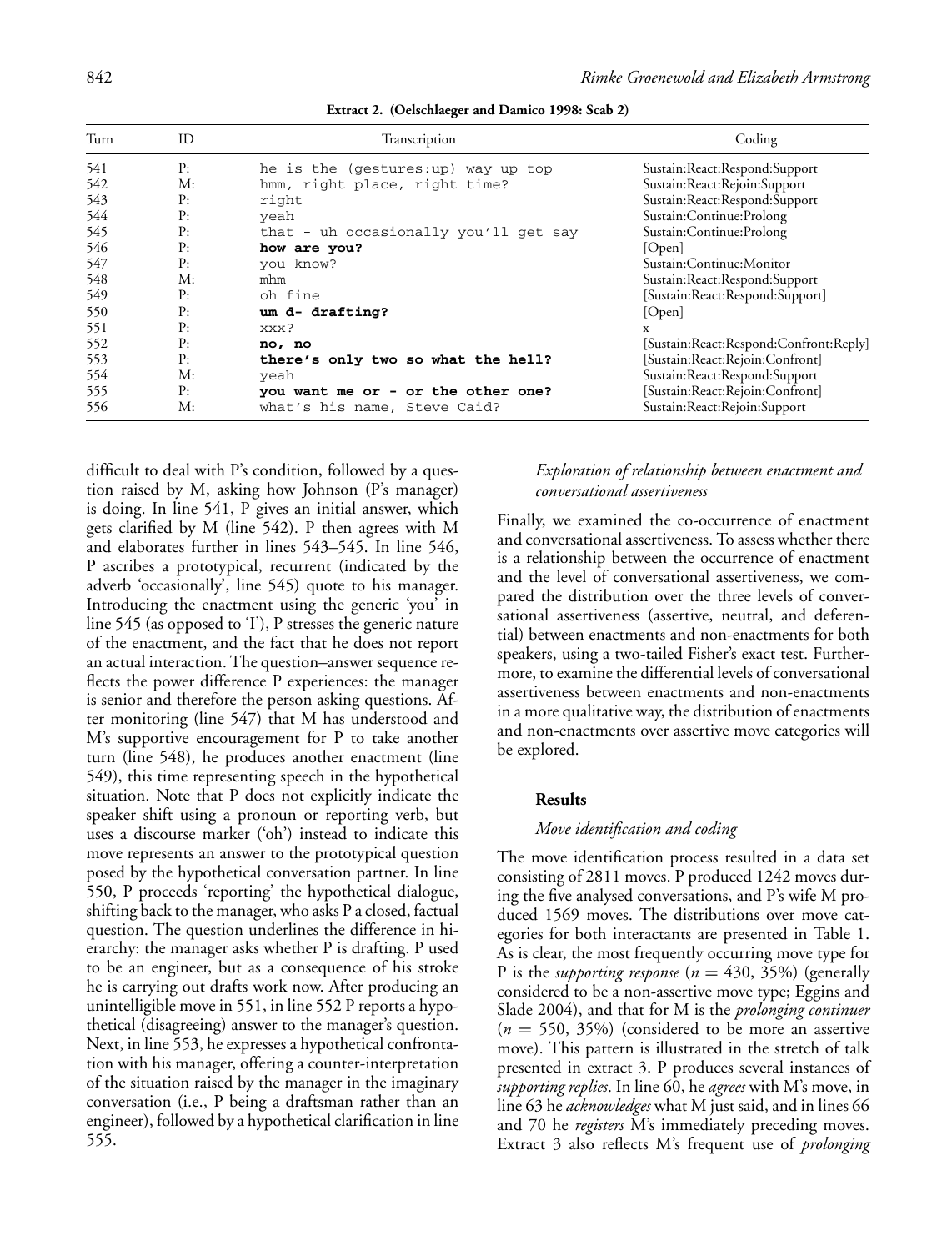**Table 1. Distributions over move categories of all speech produced by P and M**

|                                          |      | Speaker ID |
|------------------------------------------|------|------------|
| Move label                               | P    | M          |
| Open                                     | 155  | 145        |
| Sustain:Continue:Monitor                 | 15   | 16         |
| Sustain:Continue:Prolong                 | 210  | 550        |
| Sustain:Continue:Append                  | 98   | 132        |
| Sustain:React:Respond:Support            | 430  | 358        |
| Sustain:React:Respond:Confront:Reply     | 98   | 22.        |
| Sustain:React:Respond:Confront:Disengage | 12   |            |
| Sustain:React:Rejoin:Support             | 155  | 297        |
| Sustain:React:Rejoin:Confront            | 69   | 48         |
| Total number of moves                    | 1242 | 1569       |

*continuers*: in line 67, clarifying her previous proposition she *elaborates*, and in lines 68 and 69, adding further non-attitudinal information she *extends* her own moves.

#### *Conversational assertiveness-level identification*

Figure 2 presents an overview of the moves that represent assertive, neutral, and deferential conversational behaviour by both participants. As is clear, M produces relatively more assertive moves than P. However, the distribution of moves over the three conversational assertiveness categories is similar for P and M: for both speakers, the assertive move category is larger than the other two categories. Around one-third of all moves produced by P can be considered deferential, and around one-fifth of all moves are neither assertive nor deferential. The non-assertive moves produced by M are divided nearly equally over the latter categories.

To demonstrate what the data and different types of conversational behaviour looked like, below we

present and discuss two extracts of two of the analysed conversations. Extract 4 presents a stretch of talk in which P exclusively presents assertive conversational behaviour: In line 516, P shows *confronting* conversational behaviour, *challenging* M's immediately prior move. Next, he *prolongs* his previous move (line 517), followed by an (embedded) *opening* move in line 518.

By contrast, P's conversational behaviour in extract 5 is exclusively deferential. In this passage, he only demonstrates *supportive* conversational behaviour, *replying* to (lines 35, 44, and 46) and *registering*(line 40) M's moves. M's conversational behaviour in this extract can be considered a mixture of deferential (lines 33, 36 and 45) and assertive (lines 39, 41–43) behaviour.

## *Enactment identification*

The enactment identification process resulted in a collection of 79 enactments. Fifty-eight of these were produced by P ( $\approx$  5% of his moves), and 21 by  $M \approx 1\%$  of her moves). To illustrate the procedure of analysis and demonstrate some interesting observations, extract 2 is further discussed here.

This extract contains a cluster of enactments (indicated in bold) produced by P. Some of the characteristics in this extract are representative for the majority of the enactments produced by P. First, there are no person references. P shifts between speakers (namely his manager and himself) a couple of times, but does not rely on person references to indicate these shifts. Second, P does not use reporting verbs, but instead relies on other markers to indicate enactment (i.e., 'you'll get say' in line 545 and 'oh' in line 549). None of the enactments refers to a unique speech event: they all represent hypothetical speech. Third, the enactments all form part of question–answer sequences: they are either

| Turn | ID | Transcription                                                        | Coding                        |
|------|----|----------------------------------------------------------------------|-------------------------------|
| 59   | M: | you're gonna cut the grass                                           | Open                          |
| 60   | P: | um, yes                                                              | Sustain:React:Respond:Support |
| 61   | P: | and then I'll go to the Radio Shack and we'll see<br>what they       | Sustain:Continue:Prolong      |
| 62   | M: | what they've got                                                     | Sustain:React:Respond:Support |
| 63   | P: | got                                                                  | Sustain:React:Respond:Support |
| 64   | P: | and that's about it                                                  | Sustain:Continue:Prolong      |
| 65   | M: | I wanna go to the book store                                         | Open                          |
| 66   | P: | oh                                                                   | Sustain:React:Respond:Support |
| 67   | M: | there's a book on tape I think                                       | Sustain:Continue:Prolong      |
| 68   | M: | when I was with Jeannie, we went to the used book<br>store           | Sustain:Continue:Prolong      |
| 69   | M: | the lady there had some new books but she didn't do<br>books on tape | Sustain:Continue:Prolong      |
| 70   | P: | hmm                                                                  | Sustain:React:Respond:Support |

**Extract 3. (Oelschlaeger and Damico 1998: Scab 2)**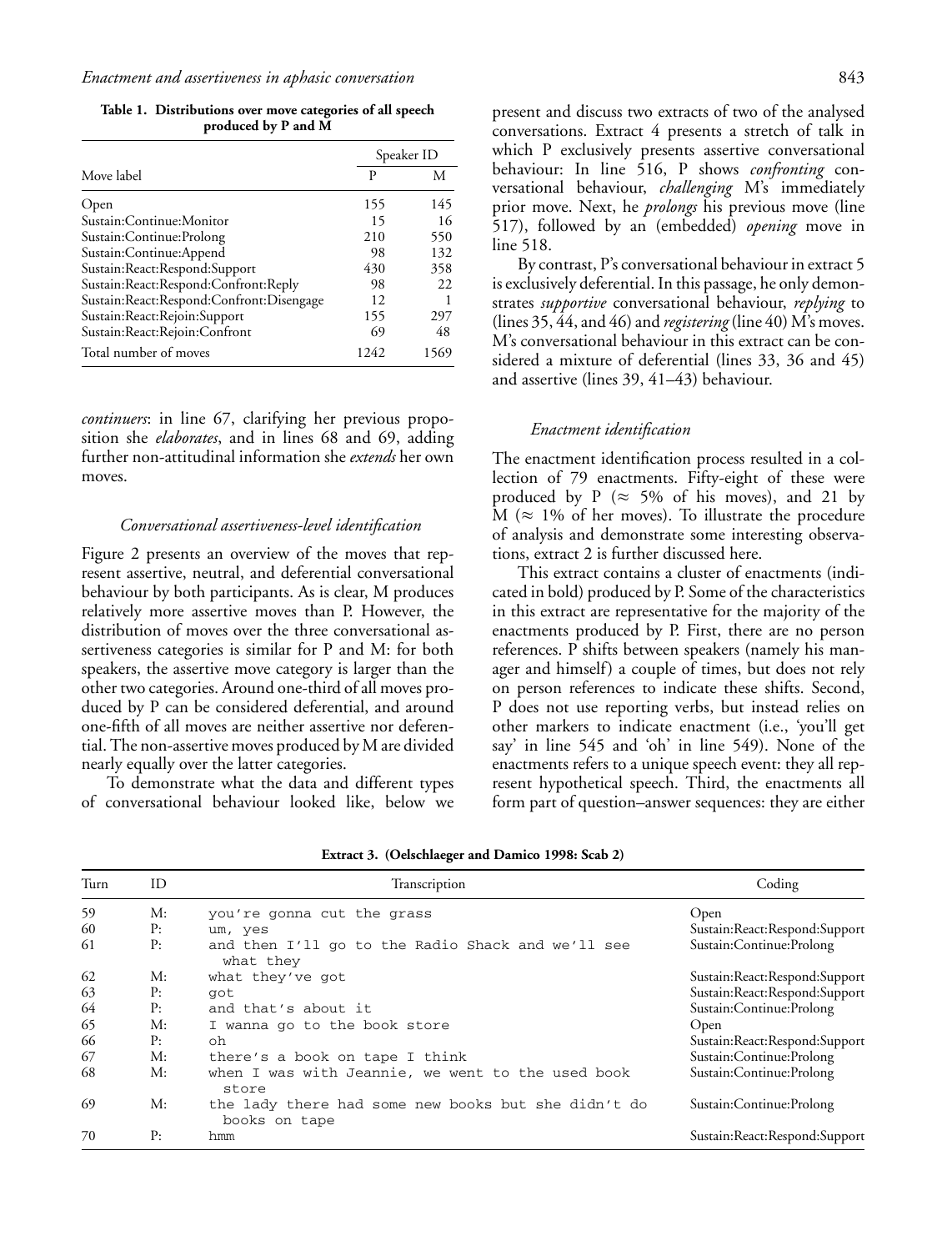

Assertiveness categories Assertive Neutral Deferential



**Extract 4. (Oelschlaeger and Damico 1998: Scab 4)**

| Turn |    | Transcription                                                      | Coding                           |
|------|----|--------------------------------------------------------------------|----------------------------------|
| 515  | M: | this working is cramping my life style                             | Sustain:Continue:Append          |
| 516  | P: | yeah but you know some of these days good and other<br>days is bad | Sustain: React: Rejoin: Confront |
| 517  | P: | they uh mostly it's kinda like                                     | Sustain:Continue:Prolong         |
| 518  | P: | well I don't want it, you know                                     | [Open]                           |
| 519  | М: | mhm                                                                | Sustain:React:Respond:Support    |

#### **Extract 5. (Oelschlaeger and Damico 1998: Scab 7)**

| Turn | ID | Transcription                                                                | Coding                               |
|------|----|------------------------------------------------------------------------------|--------------------------------------|
| 33   | M: | yeah I mean the whole thi(ng) - yeah the whole<br>thing needs to be replaced | Sustain: React: Respond: Support     |
| 35   | P: | right                                                                        | Sustain:React:Respond:Support        |
| 36   | M: | I'm just trying to find out what the stupid things<br>are                    | Sustain:React:Respond:Support        |
| 37   | M: | one seventy one                                                              | (reads aloud)                        |
| 38   | M: | hmm no                                                                       | Sustain:React:Respond:Confront:Reply |
| 39   | M: | it's not a strap and it's not a tie down                                     | Sustain:Continue:Prolong             |
| 40   | P: | hmm                                                                          | Sustain: React: Respond: Support     |
| 41   | M: | what else would you call it?                                                 | Open                                 |
| 42   | M: | or it's not in the book                                                      | Sustain:Continue:Prolong             |
| 43   | M: | whatever                                                                     | Sustain:Continue:Prolong             |
| 44   | P: | well I'll see (takes catalog)                                                | Sustain:React:Respond:Support        |
| 45   | M: | I mean (be) cause this is the way they're made                               | Sustain:React:Respond:Support        |
| 46   | P: | yeah, that's true                                                            | Sustain:React:Respond:Support        |

interrogatives (lines 546, 550, 553 and 555) or answers (lines 549 and 552). Finally, despite the lack of explicit markers and the conciseness of the verbal information provided by P, the enactments do not seem problematic to understand for M: her registering moves (lines 548 and 554) and clarifying question (line 556) show comprehension and encouragement for P to continue.

## *Exploration of the relationship between enactment and conversational assertiveness*

Figure 3 presents the relative frequencies for assertive, neutral and deferential types of conversational behaviour for P's and M's enactments and non-enactments. As is clear, it is more common for P's enactments ( $n =$ 43/58) than for P's non-enactments (*n* = 501/1184)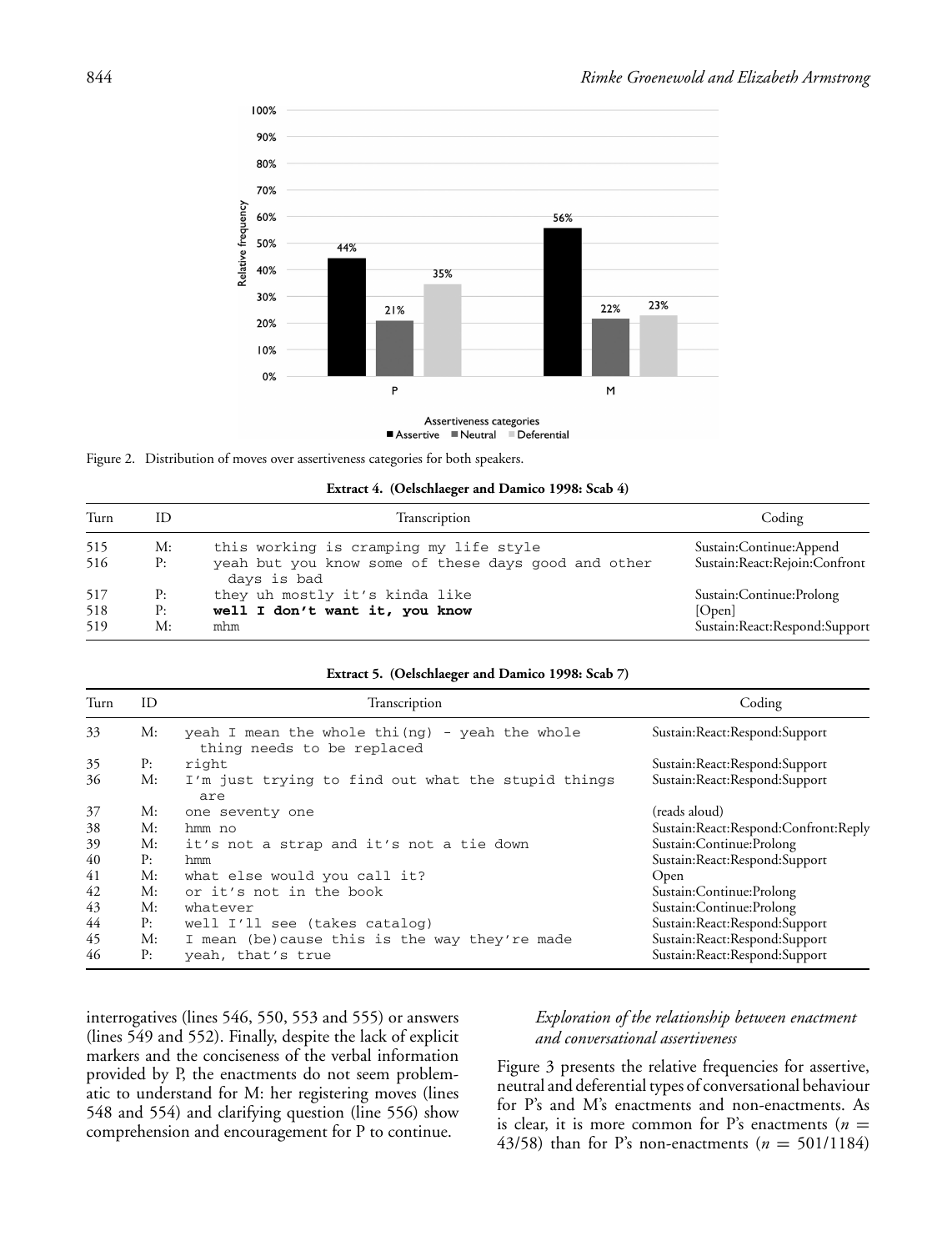| Turn | ID             | Transcription                         | Coding                                 |
|------|----------------|---------------------------------------|----------------------------------------|
| 541  | P:             | he is the (gestures:up) way up top    | Sustain: React: Respond: Support       |
| 542  | M:             | hmm, right place, right time?         | Sustain: React: Rejoin: Support        |
| 543  | P:             | right                                 | Sustain:React:Respond:Support          |
| 544  | P:             | yeah                                  | Sustain:Continue:Prolong               |
| 545  | P:             | that - uh occasionally you'll get say | Sustain:Continue:Prolong               |
| 546  | P <sub>1</sub> | how are you?                          | [Open]                                 |
| 547  | P <sub>1</sub> | you know?                             | Sustain:Continue:Monitor               |
| 548  | M:             | mhm                                   | Sustain:React:Respond:Support          |
| 549  | P:             | oh fine                               | [Sustain:React:Respond:Support]        |
| 550  | P <sub>1</sub> | um d- drafting?                       | [Open]                                 |
| 551  | P:             | xxx?                                  | X                                      |
| 552  | P:             | no, no                                | [Sustain:React:Respond:Confront:Reply] |
| 553  | P:             | there's only two so what the hell?    | [Sustain:React:Rejoin:Confront]        |
| 554  | M:             | yeah                                  | Sustain:React:Respond:Support          |
| 555  | P:             | you want me or - or the other one?    | [Sustain:React:Rejoin:Confront]        |
| 556  | M:             | what's his name, Steve Caid?          | Sustain:React:Rejoin:Support           |
| 557  | M:             | whatever happened to him?             | Open                                   |



Figure 3. Distribution over assertiveness categories for enactments and non-enactments produced by both speakers.

to represent assertive conversational behaviour. In addition, deferential conversational behaviour is realized relatively more frequently through non-enactments  $(n = 406/1184)$  than through enactments  $(n = 12/58)$ . Statistical analysis (two-sided Fisher's exact test) confirmed that for P's moves there is a relationship between the occurrence of enactment and the level of conversational assertiveness (*p <* 0.001). No such relationship exists between the presence of enactment and the level of conversational assertiveness for M's moves ( $p > 0.05$ ). The counts used in the Fisher's tests are presented in Table 2.

To examine the differential levels of conversational assertiveness between enactments and non-enactments in a more qualitative way, Table 3 presents the distributions over assertive move categories for P's enactments and non-enactments. As is clear, assertive moves are distributed differently over move categories for enactments and non-enactments. Assertive enactments are mostly labelled *opening* moves, whereas the largest move category for assertive non-enactments is the *prolonging continuer.* Extracts of the examined conversations containing assertive enactments are presented and discussed below.

In extract 6, P 'reports' thought. There are several indicators that mark the shift in modality indicating the enactment produced in line 167. First, the interrogative is preceded by a verb of cognition (i.e., *think*, which is often used to mark an upcoming 'report' of a thought, opinion, attitude or state of mind). Second, the interrogative is introduced by the discourse marker 'well'. Third, P shifts from 'I' (line 166) to 'we' (line 167) for person reference. Finally, the enactment is preceded by a pause and marked by a shift in pitch and volume. Following the SFL framework, this closed question is labelled an *opening* move. The way this move indicates a claim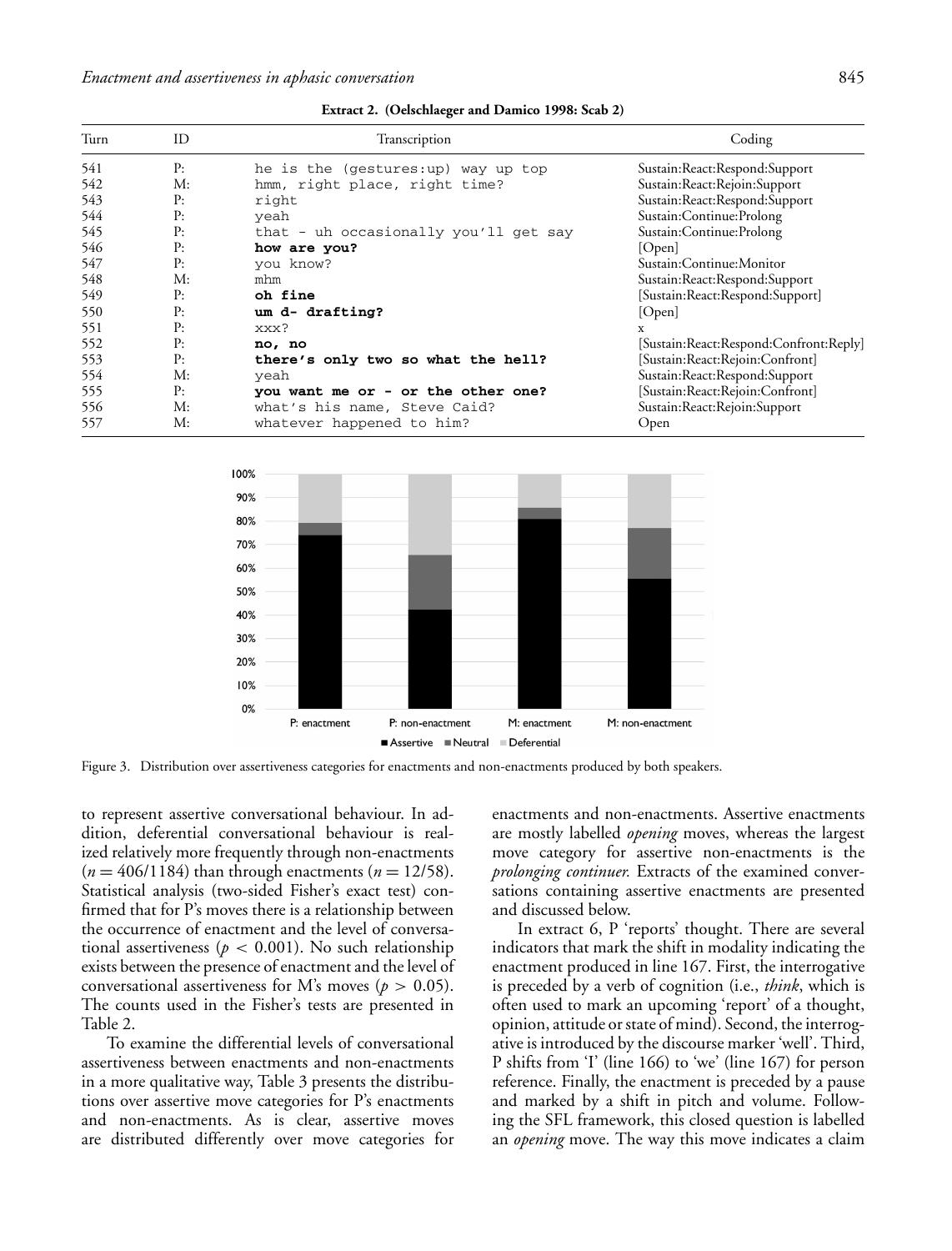| Speaker      |               |               | Assertive   | Neutral    | Deferential | Total        |
|--------------|---------------|---------------|-------------|------------|-------------|--------------|
| P            | Non-enactment | Count<br>$\%$ | 501         | 277        | 406         | 1184         |
|              | Enactment     | Count         | 42.3%<br>43 | 23.4%<br>3 | 34.3%<br>12 | 100.0%<br>58 |
|              |               | $\%$          | 74.1%       | 5.2%       | 20.7%       | 100.0%       |
|              | Total         | Count         | 544         | 280        | 418         | 1242         |
|              |               | $\%$          | 43.8%       | 22.5%      | 33.7%       | 100.0%       |
| M            | Non-enactment | Count         | 859         | 334        | 355         | 1548         |
|              |               | $\%$          | 55.5%       | 21.6%      | 22.9%       | 100.0%       |
|              | Enactment     | Count         | 17          |            | 3           | 21           |
|              |               | $\%$          | 81.0%       | 4.8%       | 14.3%       | 100.0%       |
|              | Total         | Count         | 876         | 335        | 358         | 1569         |
|              |               | $\%$          | 55.8%       | 21.4%      | 22.8%       | 100.0%       |
| <b>Total</b> | Non-enactment | Count         | 1360        | 611        | 761         | 2732         |
|              |               | $\%$          | 49.8%       | 22.4%      | 27.9%       | 100.0%       |
|              | Enactment     | Count         | 60          | 4          | 15          | 79           |
|              |               | $\%$          | 75.9%       | 5.1%       | 19.0%       | 100.0%       |
|              | Total         | Count         | 1420        | 615        | 776         | 2811         |
|              |               | $\%$          | 50.5%       | 21.9%      | 27.6%       | 100.0%       |

**Table 2. Counts of assertive, neutral, and deferential enactment and non-enactment moves used for Fisher's test**

| Table 3. Distribution over categories of assertive moves |
|----------------------------------------------------------|
| produced by P                                            |

| Move label                                   | Enactment<br>$(n = 43)$ | Non-enactment<br>$(n = 501)$ |
|----------------------------------------------|-------------------------|------------------------------|
| Open                                         | 72.1%                   | 24.8%                        |
| Sustain:Continue:Prolong                     | 9.3%                    | 41.1%                        |
| Sustain:Continue:Append                      | 7.0%                    | 19.0%                        |
| Sustain:React:Rejoin:Confront                | 9.3%                    | 13.0%                        |
| Sustain:React:Respond:Confront:<br>Disengage | 2.3%                    | $2.2\%$                      |

to a degree of control over the interaction is twofold: First, posing a question is a way to propose terms for the interaction (Eggins and Slade 2004). Second, posing the question in an embedded (namely enacted) way, P keeps control over this interactional sequence. Before other talk can be initiated, the embedded question needs to be answered. The answer can only be provided by P, who therefore created a situation that pushes for *supporting* (i.e., deferential) behaviour by M. Indeed, M produces a minimal response in line 168, returning the floor to P, who then produces an *appending* move. In other words, whereas closed questions normally present a complete proposition for the support or confrontation of the addressee, P in this abstract secures floor-time.

Extract 7 is preceded by some talk about one of P's colleagues and her son (referred to as 'the boy' in line 372). In line 374, P wants to make a claim about the daughter, using 'but' to indicate the contrast in behaviour between her and the boy (who 'is okay'). P abandons the move without further specifying the girl's behaviour, and in line 375 M shows supportive behaviour for P to continue. After a move that does not further specify the behaviour (line 376), in line 377 M makes an 'educated guess', offering further details for confirmation by P. In line 379, P indicates agreement to a certain extent, and after M's supporting response in line 380 P enacts the girl's behaviour rather than describing it. This shift from a describing to an enacting mode is marked in several ways: First, it is introduced by the adverb 'occasionally'. Second, P produces a pronoun and a reporting verb. These characteristics make the enactment appear as a prototypical enactment. However, typical speakers would probably not use enactment here as it does not concern prominent information, a part of an event line, or the climax of a story (Labov 1972, Mayes 1990). Instead, the information refers to a state

**Extract 6. Assertive enactment (Oelschlaeger and Damico 1998: Scab 8)**

| Turn | ID | Transcription                                         | Coding                        |
|------|----|-------------------------------------------------------|-------------------------------|
| 164  | M: | but - a half of - a half of soda box is what you want | Sustain: Continue: Prolong    |
| 165  | P: | right                                                 | Sustain:React:Respond:Support |
| 166  | P: | so I think about this and I think                     | Sustain: Continue: Prolong    |
| 167  | P: | well, do we want to or not?                           | [Open]                        |
| 168  | M: | hmm                                                   | Sustain:React:Respond:Support |
| 169  | P: | and mostly I nink (:think) not                        | Sustain:Continue:Append       |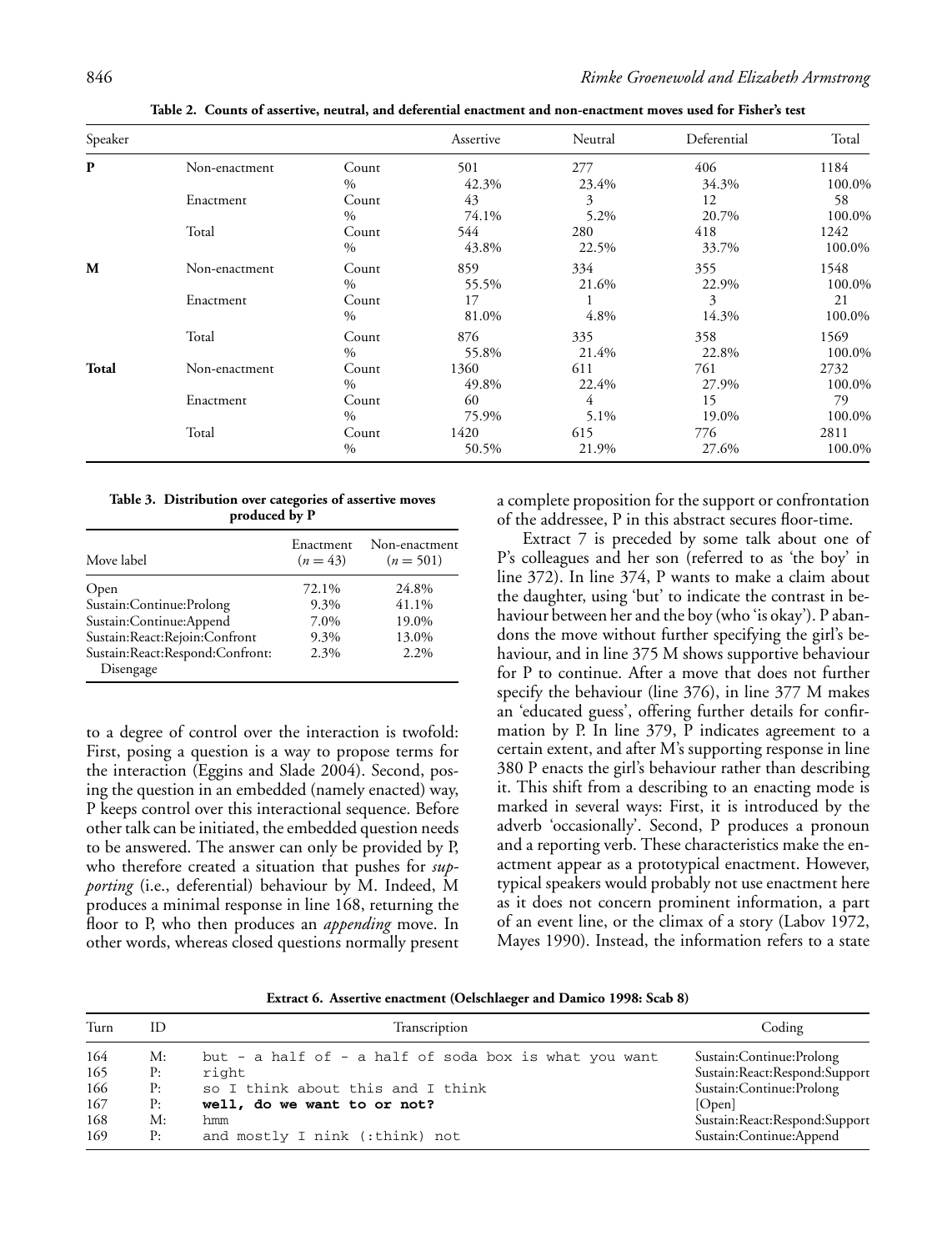| Turn | ID | Transcription                                    | Coding                          |
|------|----|--------------------------------------------------|---------------------------------|
| 372  | P: | the the boy is okay                              | Sustain:Continue:Prolong        |
| 373  | M: | uhhuh                                            | Sustain:React:Respond:Support   |
| 374  | P: | but the girl                                     | Sustain:Continue:Append         |
| 375  | M: | girl                                             | Sustain:React:Respond:Support   |
| 376  | P: | is                                               | Sustain:Continue:Append         |
| 377  | M: | a runaway?                                       | Sustain: React: Rejoin: Support |
| 378  | P: | yeah                                             | Sustain:React:Respond:Support   |
| 379  | P: | well, almost                                     | Sustain:Continue:Prolong        |
| 380  | M: | hmm                                              | Sustain:React:Respond:Support   |
| 381  | P: | occasionally she says                            | Sustain:Continue:Prolong        |
| 382  | P: | hi, I'm home!                                    | [Open]                          |
| 383  | M: | hmm                                              | Sustain:React:Respond:Support   |
| 384  | M: | one of those kids you wouldn't want for your own | Sustain:Continue:Prolong        |
| 385  | P: | mhm                                              | Sustain:React:Respond:Support   |

**Extract 7. Assertive enactment (Oelschlaeger and Damico 1998: Scab 2)**

of affairs that causes P's colleague to be upset every now and then. Relying on enactment here, however, allows P to maintain control over the interaction, and specify the girl's behaviour rather than being dependent on M volunteering further specifications for confirmation. M's *supporting response* (line 383), her verification of her understanding (line 384) and P's confirmation thereof (line 385) demonstrate the enactment successfully conveyed the intended message.

A similar form and a similar function of enactment are observed in extract 2 (presented in the section Enactment identification). The first enactment in this extract (*you'll get say 'how are you'*) is an embedded opening move as well, used to specify someone else's attitude/behaviour rather than a specific event. Like the enactment in extract 7, the generic nature of this enactment is marked by the adverb 'occasionally'. In extract 2, the adverb is followed by the just as generic 'you'. The purpose of this enactment is not to report a statement, but to demonstrate his manager's attitude, and hence does not typically involve enactment. Two other enactments in extract 2 that are considered assertive are labelled *challenging confronting rejoinders*. In line 553 (*there's only two so what the hell?*), P relies on enactment to demonstrate his opinion. Shifting to a hypothetical world, where he was talking to his manager and dared to express his true opinion, he is able to successfully get his message across, and demonstrate an assertive conversational skill. The same goes for the enactment produced in line 555 (*you want me or—or the other one?*): the challenging nature of this question is only appropriate here because it is part of an enacted (hypothetical) dialogue.

## **Discussion and conclusions**

The aim of the current study was to shed new light on individuals with aphasia's motives to rely more heavily on enactment than non-brain-damaged speakers in naturally occurring interaction (Groenewold et al. 2013). More specifically, we focused on its potential relation with conversational assertiveness.

Previous studies have shown that the frequent occurrence of enactment by speakers with aphasia may reveal communicative competence in a number of ways: it enables them to use grammatically less complex constructions, make optimal use of non-verbal and paralinguistic skills (such as gestures, shifts in body posture, facial expression, pitch, volume, intonation, and voice quality), and get their message across in a vivid and involving way (Berko Gleason et al. 1980, Hengst et al. 2005, Wilkinson et al. 2010, Ulatowska et al. 2011, Groenewold et al. 2014). In the current study, an additional possible explanation for the increased use of enactment in interaction involving an individual with aphasia is addressed, namely that of its possible beneficial effects on conversational assertiveness.

The first question addressed the general levels of conversational assertiveness for both speakers throughout the conversations under study. The speaker with aphasia produced less assertive moves than his non-braindamaged partner. This outcome is in line with previous literature, reporting a reduced ability and opportunity in speakers with aphasia to engage fully in conversations (Kagan 1995, Ross et al. 2006). This opportunity to be an active conversation partner is essential in people with aphasia's desire to recover communicative competence (e.g., Worrall et al. 2011).

The difference between assertive and deferential moves was also less pronounced in the speaker with aphasia than in the non-brain-damaged speaker. In addition to these quantitative differences between the speaker with aphasia and the non-brain-damaged speaker, a closer look at the subtypes of contributions within the assertive behaviour category revealed that their moves are distributed differently as well: Whereas the non-brain-damaged speaker mainly relies on one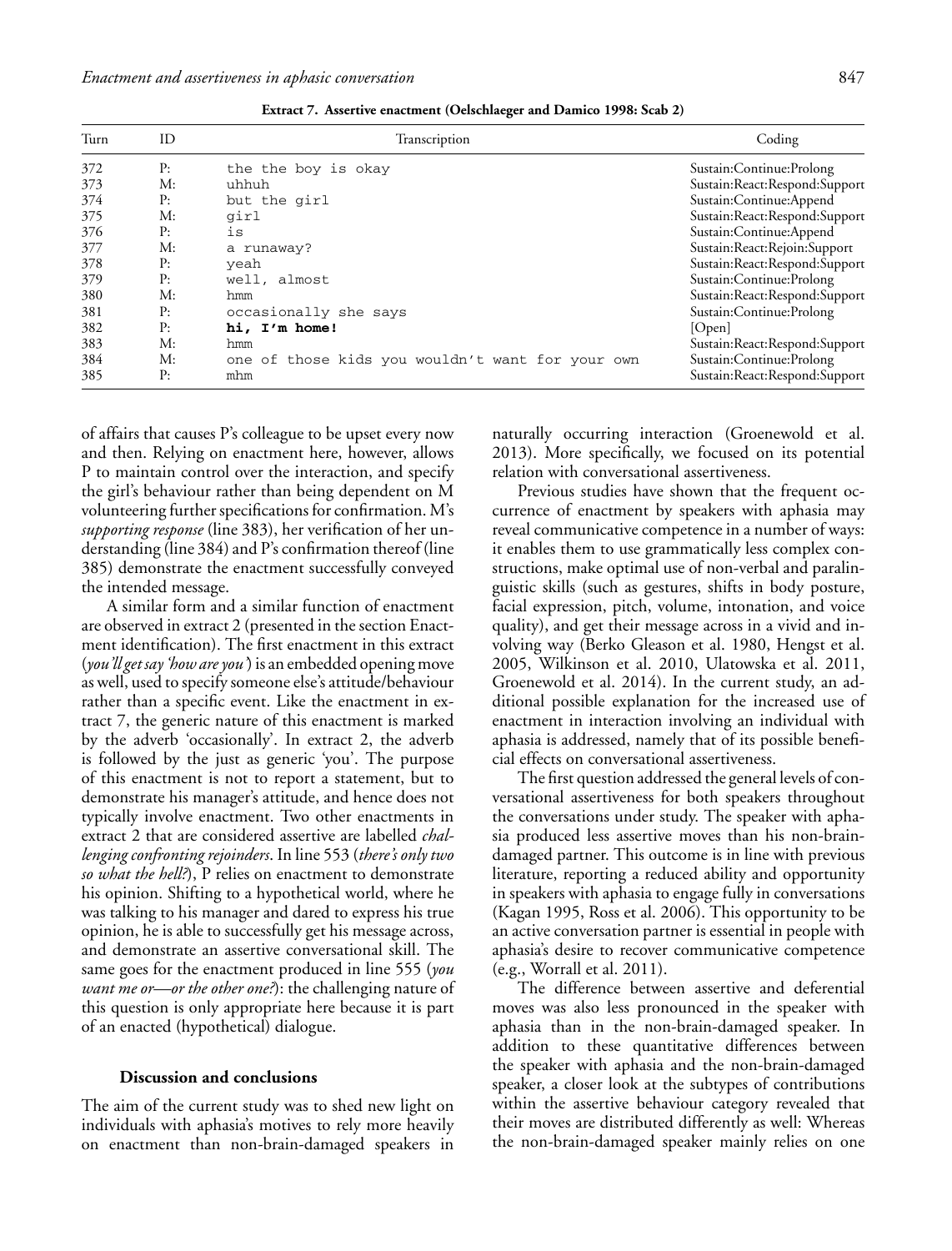specific move type, the assertive moves produced by the speaker with aphasia are distributed more equally over the assertive subcategories. This means that there is not only a quantitative, but also a qualitative difference between the two speakers when it comes to conversational assertiveness. Of course, there may be other factors that contribute to the inequality between the speaker with aphasia and his wife: it may for example be the case that the level of conversational assertiveness has always been unequal for this couple. This potential factor applies to most interactional studies around communicative skills and opportunities involving people with aphasia: if there are no 'pre-onset' conversational data available this is difficult to verify. Importantly, our central research question is focused around the differential effects of enactments and non-enactments on the level of conversational assertiveness within the speaker with aphasia. The answer to this question is not affected by other, potentially confounding, factors.

The second question addressed the occurrence of enactment throughout the conversations. In line with previous studies (Berko Gleason et al. 1980, Groenewold et al. 2013), both the speaker with aphasia and the non-brain-damaged conversation partner were found to produce enactments, with the speaker with aphasia relying on enactment relatively more often than the typical speaker.

The third question assessed the possible relationship between the occurrence of enactment and the level of conversational assertiveness. A shift was observed when comparing the moves that contained enactment to those that did not contain enactment: Of the moves containing enactment, the majority were assertive in nature, whereas of the moves without enactment less than half were assertive. In other words, the occurrence of enactments positively affected the level of conversational assertiveness in the speaker with aphasia's contribution to the examined interactions. Focusing on all assertive moves produced by the speaker with aphasia, not only a quantitative but also a qualitative difference was observed between enactments and non-enactments. Whereas the most common label for assertive non-enactments is the *prolonging continuer*, most assertive enactments consist of *opening* moves. This means that assertive non-enactments mainly keep negotiating the same proposition, whereas assertive enactments often function to initiate talk around a new proposition (Eggins and Slade 2004), and therefore may even be considered more assertive in nature.

The outcomes of the current study are in line with findings of previous studies which indicate that enactment is a device in interaction that allows individuals with aphasia to achieve a range of communicative and semiotic acts that would otherwise be very difficult, resonating Holland's axiomatic suggestion that speakers

with aphasia 'communicate better than they talk' (Holland 1977: 173). The comparison between enactments and non-enactments revealed that enactments are generally more assertive in nature than non-enactments. The qualitative analyses of the enactments showed that enactment is a device in interaction that may help a speaker with aphasia keep control over an interactional sequence eliciting supporting behaviour of the conversation partner, and hence securing floor-time. Furthermore, the shift to a hypothetical or fictive scenario or dialogue can allow a speaker with aphasia to demonstrate the capacity to produce *challenging confronting* conversational behaviour, a skill that probably will not be demonstrated in a descriptive type of speech.

## *Benefits, limitations and future work*

The SFL framework used in the current study proved a valuable tool to examine language in 'real' interaction in a comprehensive and detailed way, while considering the effects of both lexical and syntactic limitations (Armstrong and Mortensen 2006, Müller and Mok 2012). Importantly, the framework used here has offered an exhaustive scheme for quantification of conversation. Unlike many other scoring systems, which usually measure the contribution of individuals with aphasia in terms of amount of speech rather than in terms of the quality of their contributions, SFL links linguistic form to a system of communicative functions, highlighting the strengths rather than the deficits or constraints of people with aphasia (Müller and Mok 2012).

Some limitations of this study need acknowledgment as well. First, the number of enactments occurring in the data set was limited. Even though enactment was employed throughout the conversations by both speakers, the frequency of occurrence is relatively low when compared with other studies that have found it is commonly employed in around 10% of spoken language (e.g., Johnstone 1993). The low percentage of enactments in the current study is partly due to the fact that one specific type of enactment (namely onomatopoeia, which were produced by both speakers throughout the conversations) had to be removed from the analysis. In order to be attributable to one of the SFL categories, an understanding of the meaning of a move is required, and this is not easily the case for enactments in the form of onomatopoeia. More research on the interactional functions of onomatopoeia can provide guidelines for classification of this special form of enactment. Second, even though it can be considered a strength that the SFL framework is comprehensive, as demonstrated by various other studies (e.g., Armstrong 1992, 2005, Ferguson 1992, Ferguson and Elliot 2001, Armstrong and Mortensen 2006, Armstrong et al. 2013, Hersh et al. 2016), the quantitative character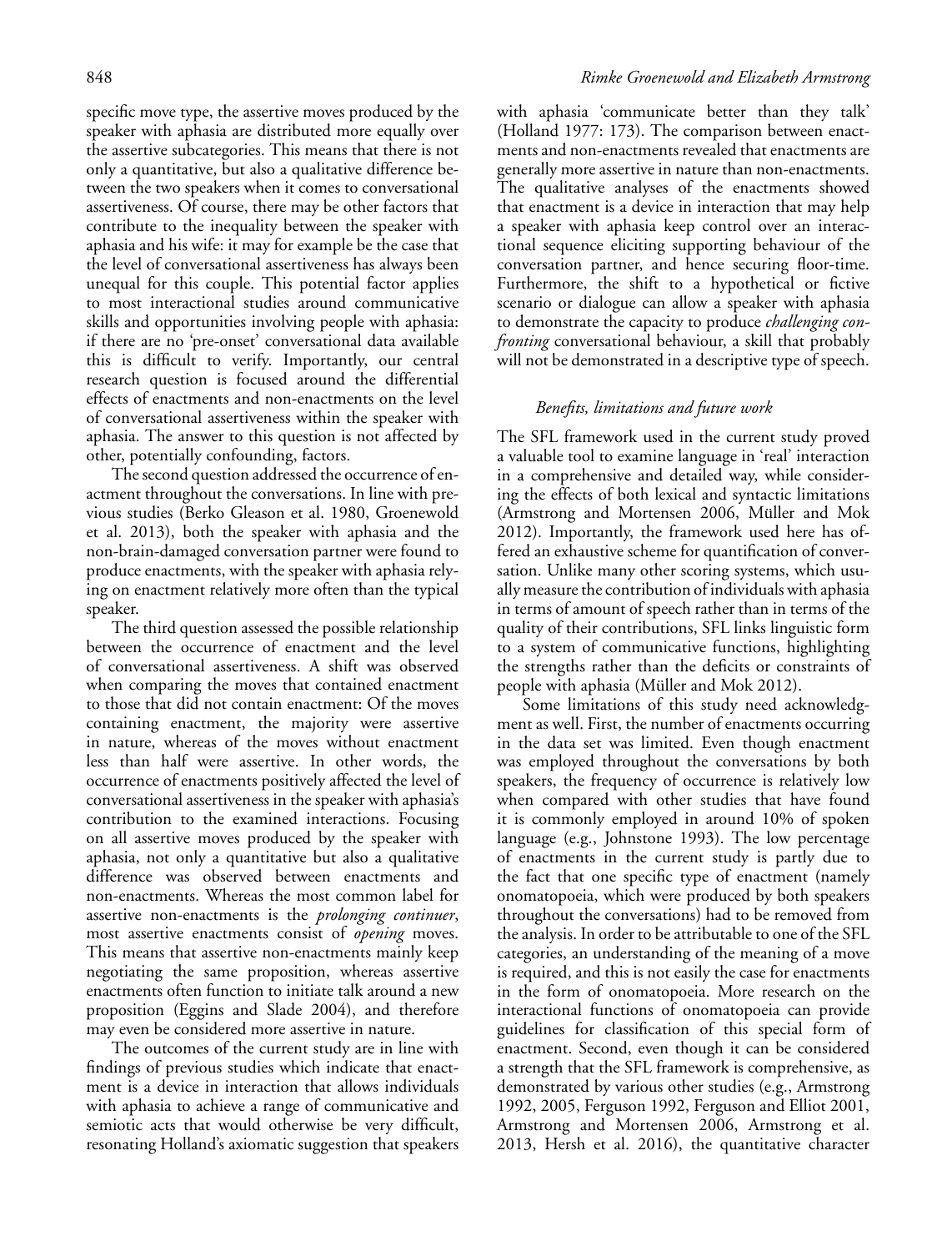### *Enactment and assertiveness in aphasic conversation* 849

of the framework necessarily elides qualitative nuances in conversational practices. The qualitative description allowed for a more detailed discussion of the data, but was only carried out for a selection of the materials. Related to this, one-third limitation of the study had to do with the conversational assertiveness categorization system, which did not account for all possible variety in level of assertiveness. Since only three levels of conversational assertiveness were distinguished (i.e., assertive, neutral, and deferential), the method of the current study does not account for the possible existence of a continuum between assertive and deferential contributions to conversations, with neutral somewhere in between. This limitation can be addressed in future research, using a classification system that allows for a more nuanced analysis of conversational assertiveness.

#### *Suggestions for clinical implications*

Even though the results of the current study are not generalizable, it has some potential clinical implications. It has shown that the use of enactment by a speaker with aphasia positively affects assertiveness in casual conversation. In line with the literature, this means there is an important difference between linguistic and communication skills (Holland 1977). Some individuals with aphasia have been shown to benefit from the use of compensatory communication strategies, such as the use of very general or less accurate words that are easy to produce without errors (Laakso 2003), the use of reported speech to circumvent word-finding or syntactic difficulties (Berko Gleason et al. 1980) or repetition to delay word finding (Armstrong and Ulatowska 2007). Simmons-Mackie and Damico (1997) defined a compensatory strategy in aphasia as 'a new or expanded communicative behaviour, often spontaneously acquired and systematically employed, to overcome a communication barrier in an effort to meet both transactional and interactional communicative goals' (770). The increase in the occurrence of enactment in interaction of speakers with aphasia that was examined in previous research (Groenewold et al. 2013) and the current study meets the criteria of this definition, and may therefore be considered a compensatory communication strategy in aphasia. Therefore, the current findings support a functional therapy approach, in which attention is paid to teaching strategies to compensate for language impairments, and generalization of communication skills and strategies in different communicative contexts. It is possible that enactment may be exploited in expanding a person with aphasia's communicative repertoire, and that it could be encouraged by communication partners once its function and potential for expressing a wider variety of thoughts and opinions is more clearly understood by partners. However, more research is needed to set feasible therapy goals. Depending on the results of these studies, speakers with aphasia who employ enactment in casual conversation may be encouraged to keep doing so, and individuals with aphasia who do not rely on enactment could be encouraged to do so.

### *Conclusions*

The outcomes of the current study suggest that the increased use of enactment by speakers with aphasia positively affects conversational assertiveness, a competence that is highly relevant for speakers with aphasia because it contributes to their floor time, chances to be heard seriously, and degree of control over the conversation topic (Eggins and Slade 2004).

## **Acknowledgments**

This work is part of the research programme 'The Use of Direct Speech as a Compensatory Device in Aphasic Interaction' (project number 446-16-008), financed by the Netherlands Organisation for Scientific Research (NWO). The authors thank Dr Gloria Streit Olness for valuable input for the identification and discussion of the enactments that were examined in this study. *Declaration of interest:* The authors report no conflicts of interest. The authors alone are responsible for the content and writing of the paper.

## **References**

- ARMSTRONG, E., 1992, Clause complex relations in aphasic discourse: a longitudinal case study. *Journal of Neurolinguistics*, **7(4)**, 261–275. [https://doi.org/10.1016/0911-6044](https://doi.org/10.1016/0911-6044(92)90018-R) [\(92\)90018-R](https://doi.org/10.1016/0911-6044(92)90018-R)
- ARMSTRONG, E., 2005, Language disorder: a functional linguistic perspective. *Clinical Linguistics and Phonetics*, **19(3)**, 137– 153.<https://doi.org/10.1080/02699200410001698599>
- ARMSTRONG, E., 2017, The challenges of consensus and validity in establishing core outcome sets. *Aphasiology*, **32(4)**, 465–468. <https://doi.org/10.1080/02687038.2017.1398804>
- ARMSTRONG, E., FOX, S. and WILKINSON, R., 2013, Mild aphasia: is this the place for an argument? *American Journal of Speech–Language Pathology*, **22(2)**, S268–S278. [https://doi.org/10.1044/1058-0360\(2012/12-0084\)](https://doi.org/10.1044/1058-0360(2012/12-0084))
- ARMSTRONG, E. and MORTENSEN, L., 2006, Everyday talk: its role in assessment and treatment for individuals with aphasia. *Brain Impairment*, **7(3)**, 175–189. <https://doi.org/10.1375/brim.7.3.175>
- ARMSTRONG, E. and ULATOWSKA, H., 2007, Making stories: evaluative language and the aphasia experience. *Aphasiology*, **21(6– 8)**, 763–774.<https://doi.org/10.1080/02687030701192364>
- BAYNHAM, M., 1996, Direct speech: what's it doing in nonnarrative discourse? *Journal of Pragmatics*, **25(1)**, 61–81. [https://doi.org/10.1016/0378-2166\(94\)00074-3](https://doi.org/10.1016/0378-2166(94)00074-3)
- BERKO GLEASON, J., GOODGLASS, H., OBLER, L., GREEN, E., HYDE, R. and WEINTRAUB, S., 1980, Narrative strategies of aphasic and normal-speaking subjects. *Journal of Speech, Language, and Hearing Research*, **23**, 370–382. <https://doi.org/10.1044/jshr.2302.370>
- CODE, C. and HERRMANN, M., 2003, The relevance of emotional and psychosocial factors in aphasia to rehabilitation. *Neuropsychological Rehabilitation*, **13(1–2)**, 109–132. <https://doi.org/10.1080/09602010244000291>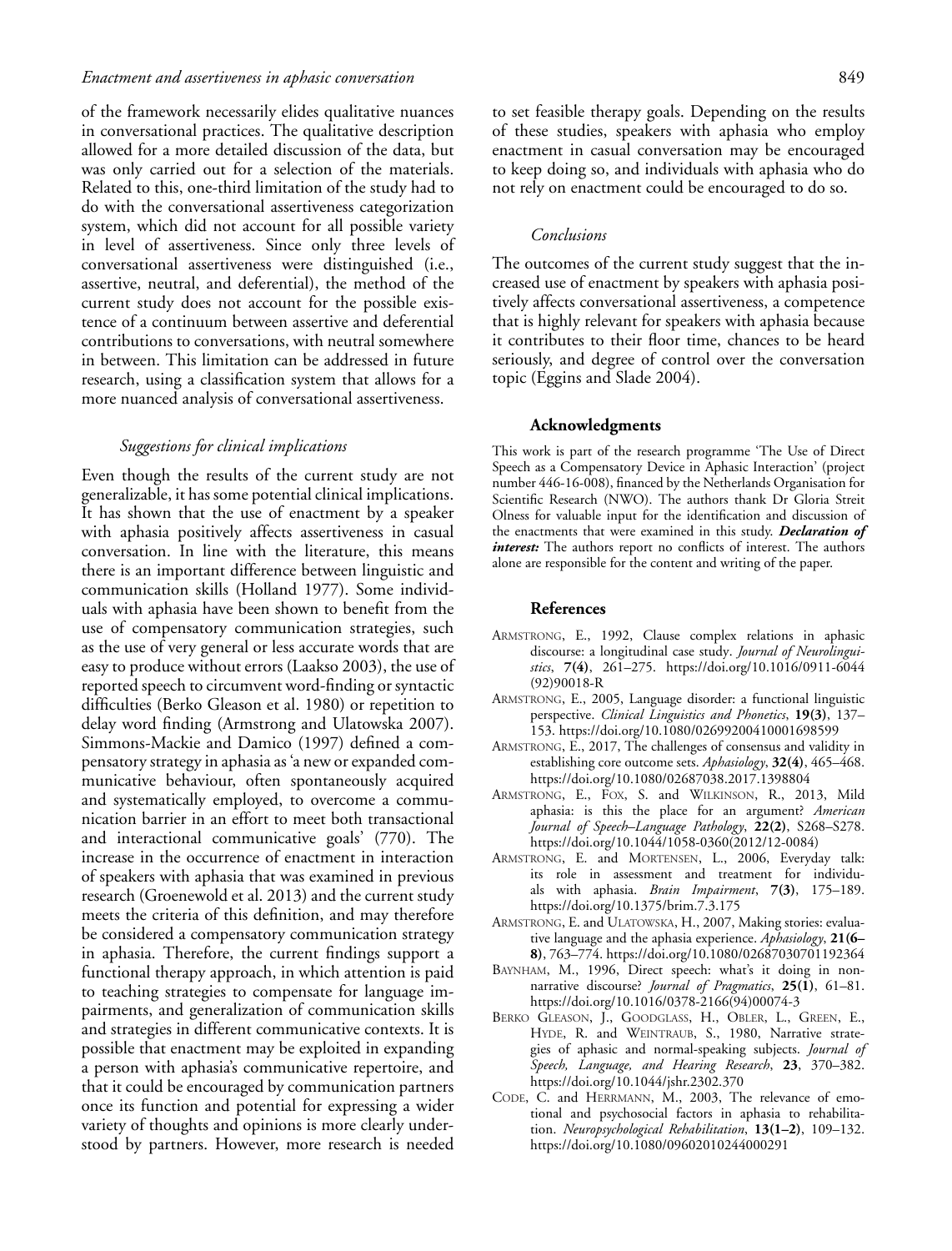- DIETZ, A. and BOYLE, M., 2017, Discourse measurement in aphasia research: have we reached the tipping point? *Aphasiology*, **32**, 459–464. [https://doi.org/10.1080/02687038.2017.](https://doi.org/10.1080/02687038.2017.1398803) [1398803](https://doi.org/10.1080/02687038.2017.1398803)
- EGGINS, S. and SLADE, D., 2004, *Analysing Casual Conversation* (London: Equinox).
- FERGUSON, A., 1992, Interpersonal aspects of aphasic conversation. *Journal of Neurolinguistics*, **7(4)**, 277–294. [https://doi.org/10.1016/0911-6044\(92\)90019-S](https://doi.org/10.1016/0911-6044(92)90019-S)
- FERGUSON, A. and ELLIOT, N., 2001, Analysing aphasia treatment sessions. *Clinical Linguistics and Phonetics*, **15(3)**, 229–243. <https://doi.org/10.1080/02699200010011180>
- GOODWIN, M. H., 1990, *He-Said-She-Said: Talk as Social Organization among Black Children* (Bloomington, IA: Indiana University Press).
- GROENEWOLD, R., BASTIAANSE, R. and HUISKES, M., 2013, Direct speech constructions in aphasic Dutch narratives. *Aphasiology*, **27(5)**, 546–567. [https://doi.org/10.1080/02687038.2012.](https://doi.org/10.1080/02687038.2012.742484) [742484](https://doi.org/10.1080/02687038.2012.742484)
- GROENEWOLD, R., BASTIAANSE, R., NICKELS, L. and HUISKES, M., 2014, Perceived liveliness and speech comprehensibility in aphasia: the effects of direct speech in auditory narratives. *International Journal of Language and Communication Disorders*, **49(4)**, 486–497. [https://doi.org/10.1111/1460-6984.](https://doi.org/10.1111/1460-6984.12080) [12080](https://doi.org/10.1111/1460-6984.12080)
- GUNTHNER, S., 1999, Polyphony and the 'layering of voices' in reported dialogues: an analysis of the use of prosodic devices in everyday reported speech. *Journal of Pragmatics*, **31(5)**, 685–708. [https://doi.org/10.1016/S0378-2166\(98\)00093-9](https://doi.org/10.1016/S0378-2166(98)00093-9)
- HALLIDAY, M. A. K. and MATTHIESEN, C. M. I. M., 2004, *An Introduction to Functional Grammar*, 3rd edn (London: Arnold).
- HENGST, J. A., FRAME, S. R., NEUMAN-STRITZEL, T. and GANNAWAY, R., 2005, Using others' words: conversational use of reported speech by individuals with aphasia and their communication partners. *Journal of Speech, Language, and Hearing Research*, **48(1)**, 137–156. [https://doi.org/10.1044/1092-4388\(2005/011\)](https://doi.org/10.1044/1092-4388(2005/011))
- HERSH, D., GODECKE, E., ARMSTRONG, E., CICCONE, N. and BERNHARDT, J., 2016, 'Ward talk': nurses' interaction with people with and without aphasia in the very early period poststroke. *Aphasiology*, **30(5)**, 609–628. <https://doi.org/10.1080/02687038.2014.933520>
- HOLLAND, A., 1977, Some practical considerations in aphasia rehabilitation. In M. Sullivan and M. Kommers (eds), *Rationale for Adult Aphasia Therapy* (Lincoln, NE: University of Nebraska), pp. 167–180.
- JOHNSTONE, B., 1993, Community and contest: Midwestern men and women creating their worlds in conversational storytelling. In D. Tannen (ed.), *Gender and Conversational Interaction* (New York, NY: Oxford University Press), pp. 62–80.
- KAGAN, A., 1995, Revealing the competence of aphasic adults through conversation: a challenge to health professionals. *Topics in Stroke Rehabilitation*, **2(1)**, 15–28. <https://doi.org/10.1080/10749357.1995.11754051>
- KAGAN, A. and GAILY, C. F., 1993, Functional is not enough: training conversational partners for aphasic adults. In A. L. Holland and M. M. Forbes (eds), *Aphasia Therapy: World Perspectives* (San Diego: CA: Singular), pp. 199–225.
- LAAKSO, M., 2003, Collaborative construction of repair in aphasic conversation: an interactive view on the extended speaking turns of persons with Wernicke's aphasia. In C. Goodwin (ed.), *Conversation and Brain Damage* (Oxford: Oxford University Press), pp. 163–188.
- LABOV, W., 1972, *Language in the Inner City: Studies in the Black English Vernacular* (Philadelphia, PA: University of Pennsylvania Press).
- LI, C., 1986, Direct and indirect speech: a functional study. In F. Coulmas (ed.), *Direct and Indirect Speech* (Berlin: Mouton de Gruyter), pp. 29–45.
- LIND, M., 2002, The use of prosody in interaction: observations from a case study of a Norwegian speaker with a nonfluent type of aphasia. In F. Windsor, M. L. Kelly and N. Hewlett (eds.), *Investigations in Clinical Phonetics and Linguistics* (Mahwah, NJ: Lawrence Erlbaum Associates), pp. 373– 389.
- MACWHINNEY, B., FROMM, D., FORBES, M. and HOL-LAND, A., 2011, AphasiaBank: methods for study-<br>ing discourse. Aphasiology, 25(11), 1286–1307. ing discourse. *Aphasiology*, <https://doi.org/10.1080/02687038.2011.589893>
- MAYES, P., 1990, Quotation in spoken English. *Studies in Language*, **14**, 325–363.
- MERRILL, N., GALLO, E. and FIVUSH, R., 2015, Gender differences in family dinnertime conversations. *Discourse Processes*, **52(7)**, 533–558. [https://doi.org/10.1080/0163853X.2014.](https://doi.org/10.1080/0163853X.2014.958425) [958425](https://doi.org/10.1080/0163853X.2014.958425)
- MÜLLER, N. and MOK, Z., 2012, Applying systemic functional linguistics to conversations with dementia: the linguistic construction of relationships between participants. *Seminars in Speech and Language*, **33(1)**, 5–15. <https://doi.org/10.1055/s-0031-1301159>
- OELSCHLAEGER, M. L. and DAMICO, J. S., 1998, Joint productions as a conversational strategy in aphasia. *Clinical Linguistics and Phonetics*, **12(6)**, 459–480. <https://doi.org/10.3109/02699209808985238>
- REDEKER, G., 1991, Quotation in discourse. In R. van Hout and E. Huls (eds), *Artikelen van de eerste Sociolingu¨ıstische Conferentie* (Delft: Eburon), pp. 341– 355.
- RICHMOND, V. P. and MCCROSKEY, J. C., 1985, *Communication: Apprehension, Avoidance, and Effectiveness* (Scottsdale, AZ: Gorsuch Scarisbrick).
- ROSS, A., WINSLOW, I., MARCHANT, P. and BRUMFITT, S., 2006, Evaluation of communication, life participation and psychological well-being in chronic aphasia: the influence of group intervention. *Aphasiology*, **20(5)**, 427–448. <https://doi.org/10.1080/02687030500532786>
- ROSS, K. B., 1999, Comparison of impairment and disability measures for assessing severity of, and improvement in, aphasia. *Aphasiology*, **13(2)**, 113–124. <https://doi.org/10.1080/026870399402235>
- SAKITA, T. I., 2002, *Reporting Discourse, Tense, and Cognition* (Amsterdam: Elsevier).
- SAMS, J., 2010, Quoting the unspoken: an analysis of quotations in spoken discourse. *Journal of Pragmatics*, **42(11)**, 3147–3160. [https://doi.org/10.1016/j.pragma.2010.04.](https://doi.org/10.1016/j.pragma.2010.04.024) [024](https://doi.org/10.1016/j.pragma.2010.04.024)
- SCHEGLOFF, E. A., 1996, Turn organization: one intersection of grammar and interaction. In E. Ochs, E. A. Schegloff and S. Thompson (eds), *Interaction and Grammar* (Cambridge: Cambridge University Press), pp. 52–133.
- SEMINO, E. and SHORT, M., 2004, *Corpus Stylistics: Speech, Writing and Thought Presentation in a Corpus of English Writing* (London: Routledge).
- SIMMONS-MACKIE, N. N. and DAMICO, J. S., 1997, Reformulating the definition of compensatory strategies in aphasia. *Aphasiology*, **11(8)**, 761–781. <https://doi.org/10.1080/02687039708250455>
- STREECK, J. and KNAPP, M. L., 1992, The interaction of visual and verbal features in human communication. In F. Poyatos (ed.), *Advances in Non-Verbal Communication: Sociocultural, Clinical, Esthetic and Literary Perspectives* (Amsterdam: John Benjamins), pp. 3–23.